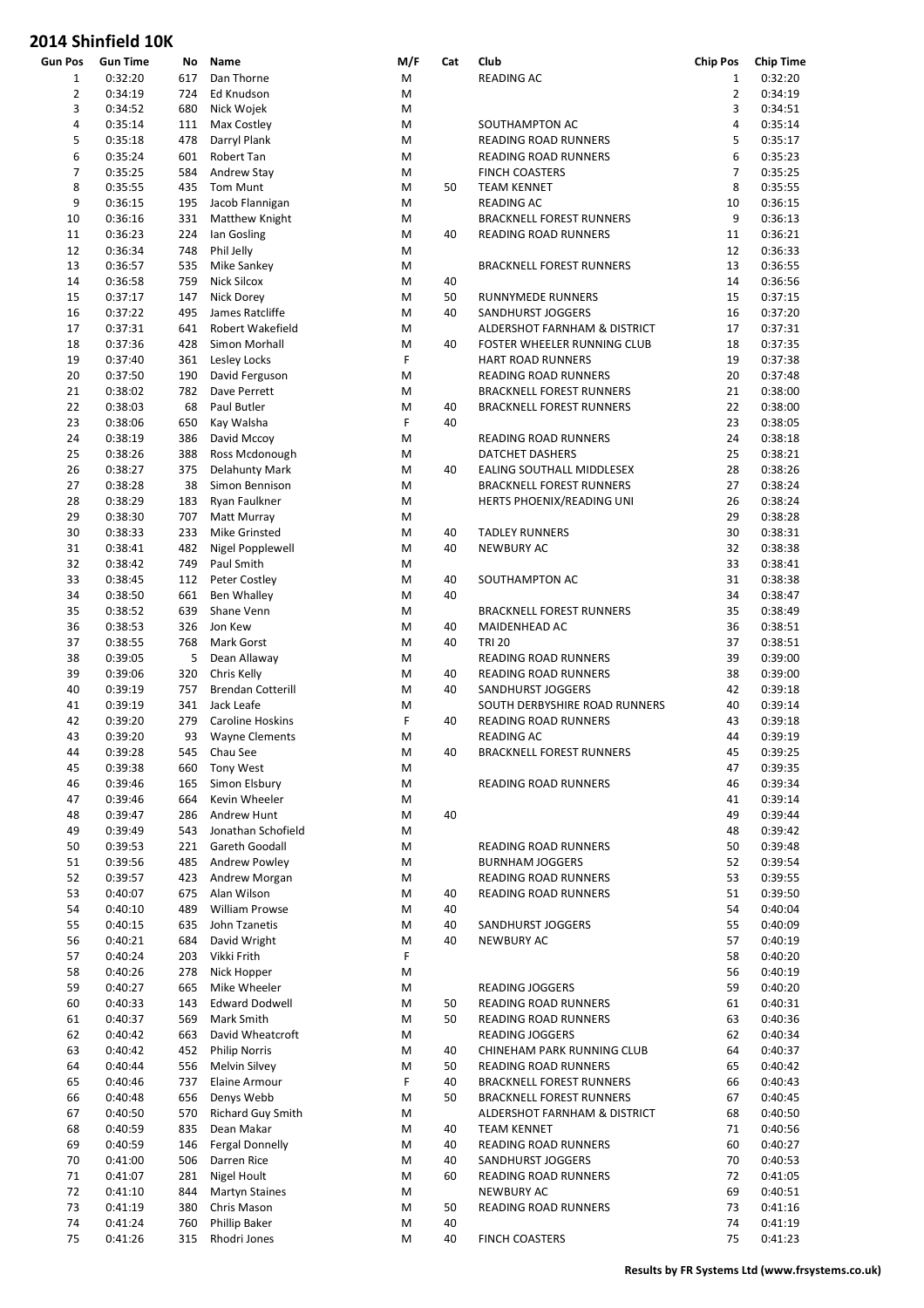| <b>Gun Pos</b> | <b>Gun Time</b> | No  | Name                   | M/F | Cat | Club                            | <b>Chip Pos</b> | <b>Chip Time</b> |
|----------------|-----------------|-----|------------------------|-----|-----|---------------------------------|-----------------|------------------|
| 76             | 0:41:28         | 289 | Nick Huskinson         | M   | 40  | READING AC                      | 76              | 0:41:27          |
| 77             | 0:41:40         | 470 | Simon Pender           | M   | 50  |                                 | 77              | 0:41:30          |
| 78             | 0:41:43         | 184 | <b>Steve Faulkner</b>  | M   | 50  | <b>BRACKNELL FOREST RUNNERS</b> | 78              | 0:41:37          |
| 79             | 0:41:45         | 695 | Kevin Jones            | M   | 50  | READING ROAD RUNNERS            | 79              | 0:41:40          |
| 80             | 0:41:50         | 317 | Sheena Keates          | F   |     | RUNNYMEDE RUNNERS               | 80              | 0:41:46          |
|                |                 |     |                        |     |     |                                 |                 |                  |
| 81             | 0:41:58         | 460 | Matthew Palmer         | M   |     |                                 | 82              | 0:41:56          |
| 82             | 0:42:01         | 702 | Joanne Widdup          | F   |     | <b>FINCH COASTERS</b>           | 84              | 0:41:57          |
| 83             | 0:42:05         | 220 | Victor Gonzalez        | M   |     |                                 | 81              | 0:41:49          |
| 84             | 0:42:09         | 662 | Alex Whearity          | M   |     | <b>READING JOGGERS</b>          | 86              | 0:42:02          |
| 85             | 0:42:09         | 754 | Andy Yarrow            | M   |     | <b>FINCH COASTERS</b>           | 87              | 0:42:06          |
| 86             | 0:42:10         | 245 | Matthew Harwood        | M   |     |                                 | 85              | 0:42:02          |
| 87             | 0:42:11         | 741 | Tony Walker            | M   | 40  |                                 | 83              | 0:41:56          |
|                |                 |     |                        |     |     |                                 |                 |                  |
| 88             | 0:42:17         | 628 | Belinda Tull           | F   | 40  | READING ROAD RUNNERS            | 89              | 0:42:14          |
| 89             | 0:42:29         | 770 | Jason Barrett          | M   | 40  | <b>TRI 20</b>                   | 90              | 0:42:20          |
| 90             | 0:42:31         | 366 | Ross Maclagan          | M   | 40  | WINDLE VALLEY RUNNERS           | 92              | 0:42:28          |
| 91             | 0:42:38         | 395 | Eoin Mcleod            | M   | 40  |                                 | 91              | 0:42:20          |
| 92             | 0:42:39         | 694 | Shane Foster           | M   |     | <b>FINCH COASTERS</b>           | 93              | 0:42:33          |
| 93             | 0:42:41         | 174 | Alix Eyles             | F   |     | READING ROAD RUNNERS            | 95              | 0:42:38          |
|                |                 |     |                        |     |     |                                 |                 |                  |
| 94             | 0:42:42         | 118 | Simon Crabb            | M   | 40  |                                 | 88              | 0:42:14          |
| 95             | 0:42:43         | 767 | Robert Harper          | M   | 40  | <b>TRI 20</b>                   | 96              | 0:42:39          |
| 96             | 0:42:44         | 186 | Peter Felgate          | M   | 40  | READING ROAD RUNNERS            | 94              | 0:42:33          |
| 97             | 0:42:51         | 609 | Simon Terry            | M   |     |                                 | 101             | 0:42:47          |
| 98             | 0:42:53         | 668 | Lesley Whiley          | F   | 50  | READING ROAD RUNNERS            | 98              | 0:42:43          |
| 99             | 0:42:53         | 391 | John Mckenzie          | M   | 50  | <b>HARDLEY RUNNERS</b>          | 100             | 0:42:47          |
|                |                 |     |                        |     |     |                                 |                 |                  |
| 100            | 0:42:55         | 608 | Sarah Terry            | F   |     | LONG EATON RUNNING CLUB         | 103             | 0:42:51          |
| 101            | 0:43:02         | 180 | <b>Gary Farrell</b>    | M   | 40  |                                 | 107             | 0:42:59          |
| 102            | 0:43:04         | 810 | Dan Lincolns           | M   |     |                                 | 102             | 0:42:50          |
| 103            | 0:43:07         | 263 | Shaun Hobbs            | M   | 40  |                                 | 110             | 0:43:01          |
| 104            | 0:43:09         | 103 | <b>Bruce Cooke</b>     | M   | 60  | <b>BURNHAM JOGGERS</b>          | 104             | 0:42:52          |
| 105            | 0:43:09         | 705 | Claire Quinn           | F   | 40  |                                 | 109             | 0:43:01          |
|                |                 |     |                        |     |     |                                 |                 |                  |
| 106            | 0:43:14         | 471 | Simon Peralta          | M   |     | <b>READING JOGGERS</b>          | 105             | 0:42:57          |
| 107            | 0:43:17         | 163 | Keith Ellis            | M   | 50  | READING ROAD RUNNERS            | 111             | 0:43:15          |
| 108            | 0:43:17         | 57  | Simon Brown            | M   |     |                                 | 106             | 0:42:59          |
| 109            | 0:43:18         | 325 | Paul Kerr              | M   |     | READING ROAD RUNNERS            | 108             | 0:43:01          |
| 110            | 0:43:20         | 764 | <b>Grant Payne</b>     | M   |     |                                 | 112             | 0:43:15          |
| 111            | 0:43:22         | 416 | Paul Monaghan          | M   | 50  | READING ROAD RUNNERS            | 99              | 0:42:46          |
| 112            | 0:43:34         | 120 | Mark Crawford          | M   | 40  |                                 | 116             | 0:43:25          |
|                | 0:43:37         |     |                        |     |     |                                 |                 | 0:43:28          |
| 113            |                 | 533 | Mark Samson            | M   |     | READING ROAD RUNNERS            | 118             |                  |
| 114            | 0:43:37         | 312 | Ashley Jones           | M   |     |                                 | 113             | 0:43:18          |
| 115            | 0:43:40         | 834 | Runner 834             | M   |     |                                 | 119             | 0:43:29          |
| 116            | 0:43:41         | 717 | <b>Claire Marks</b>    | F   | 40  | <b>READING ROAD RUNNERS</b>     | 124             | 0:43:33          |
| 117            | 0:43:41         | 740 | lan Trayner            | M   | 40  |                                 | 125             | 0:43:35          |
| 118            | 0:43:42         |     | 701 Andy West          | M   | 50  | READING AC                      | 127             | 0:43:37          |
| 119            | 0:43:43         |     | 298 Stuart Jackson     | M   |     |                                 | 131             | 0:43:39          |
|                |                 |     |                        |     |     |                                 |                 |                  |
| 120            | 0:43:45         | 237 | Rob Haran              | M   | 40  |                                 | 115             | 0:43:24          |
| 121            | 0:43:45         | 213 | <b>Thomas Gellatly</b> | M   |     |                                 | 128             | 0:43:38          |
| 122            | 0:43:45         | 114 | Peter Cowling          | M   | 40  |                                 | 122             | 0:43:30          |
| 123            | 0:43:46         | 3   | Nicholas Adley         | M   |     | READING ROAD RUNNERS            | 135             | 0:43:44          |
| 124            | 0:43:46         | 367 | <b>Bradley Macnab</b>  | M   |     |                                 | 97              | 0:42:40          |
| 125            | 0:43:47         | 736 | Fiona Hobbs            | F   | 40  | <b>BRACKNELL FOREST RUNNERS</b> | 133             | 0:43:42          |
| 126            | 0:43:48         | 708 | Chris Baguley          | M   |     |                                 | 120             | 0:43:29          |
|                |                 |     |                        |     |     |                                 |                 |                  |
| 127            | 0:43:49         | 134 | <b>Jeff Davies</b>     | M   | 60  | MEIRIONNYDD RUNNING CLUB        | 134             | 0:43:44          |
| 128            | 0:43:49         | 629 | Graham Tull            | M   | 50  | READING ROAD RUNNERS            | 132             | 0:43:40          |
| 129            | 0:43:50         | 787 | Toby Westcoott         | M   | 40  |                                 | 123             | 0:43:31          |
| 130            | 0:43:52         | 817 | <b>Malcolm Maines</b>  | M   | 40  |                                 | 129             | 0:43:38          |
| 131            | 0:43:52         | 101 | Peter Cook             | M   | 40  | READING ROAD RUNNERS            | 117             | 0:43:28          |
| 132            | 0:43:53         | 772 | Jamie Smith            | M   |     | Sweatshop                       | 114             | 0:43:22          |
|                |                 |     |                        | M   |     |                                 |                 |                  |
| 133            | 0:43:53         | 62  | Ian Burnett            |     |     |                                 | 126             | 0:43:36          |
| 134            | 0:43:54         | 745 | Andrew Little          | M   | 40  |                                 | 136             | 0:43:48          |
| 135            | 0:43:56         | 474 | Zena Phillips          | F   |     | DATCHET DASHERS                 | 130             | 0:43:39          |
| 136            | 0:43:56         | 283 | Julie Hughes           | F   | 50  | SHERFIELD PARK RUNNERS          | 137             | 0:43:49          |
| 137            | 0:44:00         | 505 | Sean Riache            | M   |     |                                 | 121             | 0:43:30          |
| 138            | 0:44:02         | 78  | Daryl Catlin           | M   | 40  |                                 | 138             | 0:43:57          |
| 139            | 0:44:09         | 365 | Paul Mackenzie         | M   | 40  | <b>FINCH COASTERS</b>           | 145             | 0:44:05          |
| 140            | 0:44:09         | 647 | Jeremy Wall            | M   | 40  |                                 | 142             | 0:44:01          |
|                |                 |     |                        |     |     |                                 |                 |                  |
| 141            | 0:44:09         | 580 | Charles St.aubyn       | M   | 40  | SANDHURST JOGGERS               | 143             | 0:44:01          |
| 142            | 0:44:10         | 458 | <b>Adrian Padbury</b>  | M   | 40  |                                 | 144             | 0:44:02          |
| 143            | 0:44:11         | 796 | Ashley Issacs          | M   |     |                                 | 141             | 0:43:58          |
| 144            | 0:44:13         | 131 | <b>Nathan Darling</b>  | M   |     |                                 | 139             | 0:43:58          |
| 145            | 0:44:15         | 90  | Nick Clark             | M   | 50  | READING JOGGERS                 | 146             | 0:44:07          |
| 146            | 0:44:17         | 537 | <b>Bruce Sarjent</b>   | M   | 40  | READING ROAD RUNNERS            | 147             | 0:44:09          |
| 147            |                 | 345 | David Legg             | M   |     |                                 | 140             | 0:43:58          |
|                | 0:44:18         |     |                        |     |     | READING ROAD RUNNERS            |                 |                  |
| 148            | 0:44:22         | 158 | Dave Eggleton          | M   |     | <b>BRACKNELL FOREST RUNNERS</b> | 148             | 0:44:11          |
| 149            | 0:44:24         | 228 | Kathryn Green          | F   |     |                                 | 150             | 0:44:14          |
| 150            | 0:44:28         | 170 | Paulina Erceg          | F   |     | READING ROAD RUNNERS            | 149             | 0:44:13          |
|                |                 |     |                        |     |     |                                 |                 |                  |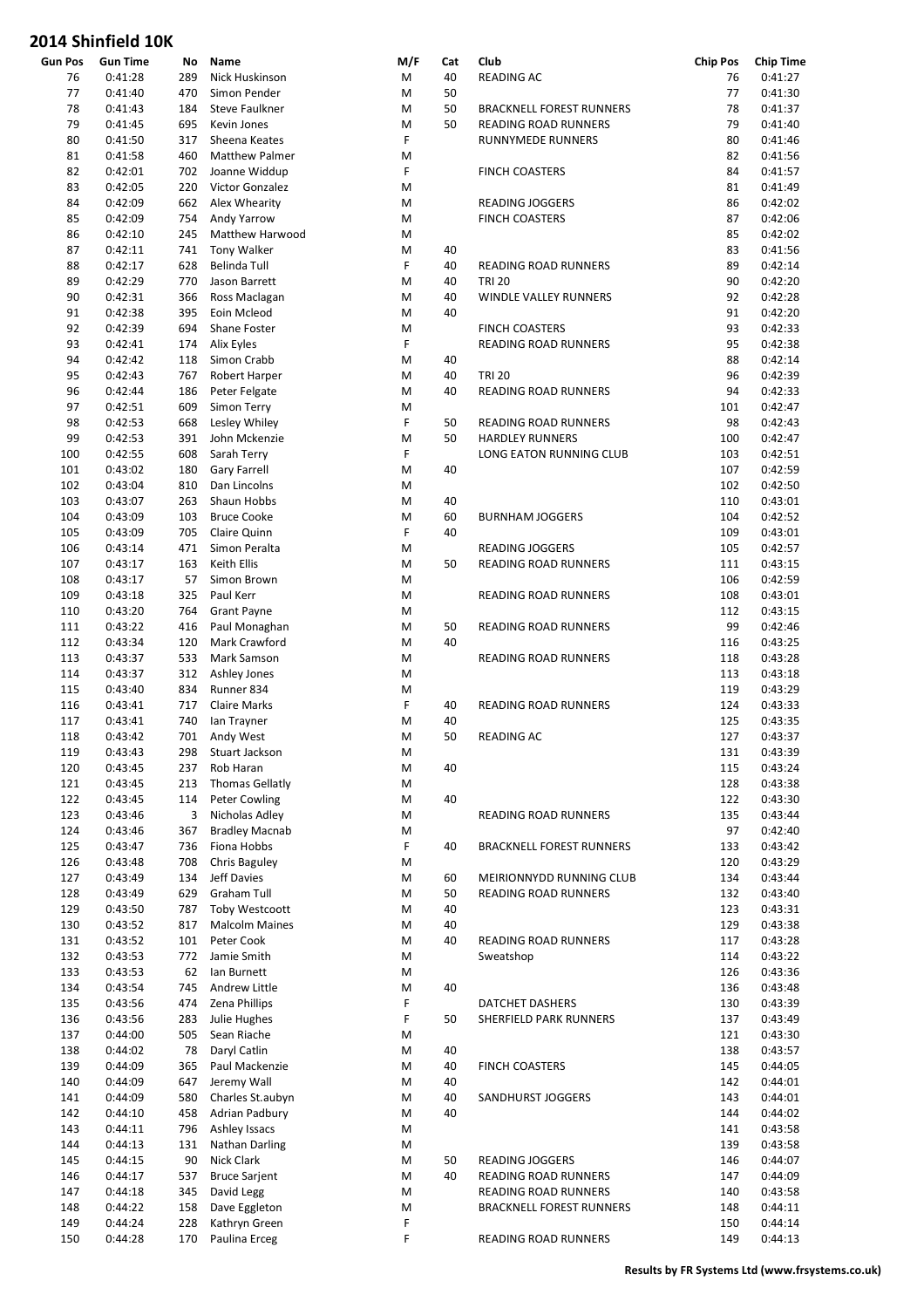| <b>Gun Pos</b> | <b>Gun Time</b>    | No         | Name                                  | M/F    | Cat | Club                                      | <b>Chip Pos</b> | <b>Chip Time</b>   |
|----------------|--------------------|------------|---------------------------------------|--------|-----|-------------------------------------------|-----------------|--------------------|
| 151            | 0:44:30            | 296        | Rich Jackson                          | M      | 40  | FLEET & CROOKHAM AC                       | 152             | 0:44:22            |
| 152            | 0:44:32            | 697        | Nigel Stock                           | M      | 40  | <b>BRACKNELL FOREST RUNNERS</b>           | 156             | 0:44:28            |
| 153            | 0:44:34            | 758        | Phil Kemp                             | M      |     | DATCHET DASHERS                           | 153             | 0:44:22            |
| 154            | 0:44:37            | 214        | Mark George                           | M      |     | <b>BRACKNELL FOREST RUNNERS</b>           | 155             | 0:44:26            |
| 155            | 0:44:37            | 593        | Alan Street                           | M      | 60  | <b>BRACKNELL FOREST RUNNERS</b>           | 158             | 0:44:32            |
| 156            | 0:44:37            | 573        | <b>Matthew Snelling</b>               | M      |     | JPMORGAN RUNNING CLUN                     | 154             | 0:44:24            |
| 157            | 0:44:37            | 804        | <b>Anthony Hayes</b>                  | M      | 40  |                                           | 157             | 0:44:29            |
| 158            | 0:44:44            | 39         | Jamie Benson                          | M      | 40  |                                           | 151             | 0:44:21            |
| 159            | 0:44:46            | 539        | <b>Phillip Saunders</b>               | M      | 40  |                                           | 160             | 0:44:40            |
| 160            | 0:44:47            | 444        | <b>Phil Nicolle</b>                   | M      | 40  | <b>EALING EAGLES</b>                      | 161             | 0:44:43            |
| 161            | 0:44:54            | 798        | Simon Rourke                          | M      | 40  |                                           | 163             | 0:44:45            |
| 162            | 0:44:55            | 774        | <b>Greg Sudeul</b>                    | M      |     |                                           | 162             | 0:44:45            |
| 163            | 0:44:58            | 275        | Damon Hope                            | M      |     |                                           | 165             | 0:44:50            |
| 164            | 0:44:59            | 818        | Jason Ball                            | M      | 40  |                                           | 164             | 0:44:47            |
| 165            | 0:45:00            | 328        | Mohammed Khan                         | M      | 60  | WINDSOR SLOUGH ETON & HOUNSL              | 168             | 0:44:57            |
| 166            | 0:45:04            | 377        | <b>Emily Marshall</b>                 | F      |     | <b>FINCH COASTERS</b>                     | 170             | 0:45:00            |
| 167            | 0:45:06            | 578        | Ian Spencer                           | M      | 60  | DATCHET DASHERS                           | 173             | 0:45:02            |
| 168            | 0:45:09            | 393        | Michael Mclaughlin                    | M      | 50  | <b>READING JOGGERS</b>                    | 159             | 0:44:38            |
| 169            | 0:45:10            | 531        | <b>Andrew Runnacles</b>               | M      | 50  | READING ROAD RUNNERS                      | 167             | 0:44:56            |
| 170            | 0:45:16            | 379        | Jon Martingale                        | M      |     |                                           | 169             | 0:44:57            |
| 171            | 0:45:17            | 805        | Kate Vaal                             | F      |     |                                           | 174             | 0:45:06            |
| 172            | 0:45:18            | 515        | Simon Rimmer                          | M      | 50  | <b>HART ROAD RUNNERS</b>                  | 171             | 0:45:00            |
| 173            | 0:45:20            | 309        | Helen Johnson                         | F      | 40  | <b>BRACKNELL FOREST RUNNERS</b>           | 175             | 0:45:09            |
| 174            | 0:45:24            | 773        | Alan Williamson                       | M      |     | Sweatshop                                 | 166             | 0:44:54            |
| 175            | 0:45:26            | 479        | <b>Michael Pleasants</b>              | M      |     | <b>BRACKNELL FOREST RUNNERS</b>           | 177             | 0:45:15            |
| 176            | 0:45:28            | 830        | Lelly Wenlan                          | F      | 40  |                                           | 179             | 0:45:21            |
| 177            | 0:45:31            | 598        | Nev Swift                             | M      | 40  |                                           | 176             | 0:45:14            |
| 178            | 0:45:34            | 293        | Christopher Jackson                   | M      | 60  | <b>FARNHAM RUNNERS</b>                    | 182             | 0:45:30            |
| 179            | 0:45:37            | 122        | Michelle Cronin                       | F      |     | SANDHURST JOGGERS                         | 183             | 0:45:30            |
| 180            | 0:45:38            | 327        | Erica Key                             | F      |     | READING ROAD RUNNERS                      | 184             | 0:45:30            |
| 181            | 0:45:44            | 587        | <b>Thomas Steckiw</b>                 | M      | 50  | <b>BASINGSTOKE &amp; MID HANTS AC</b>     | 178             | 0:45:20            |
| 182            | 0:45:45            | 387        | Ross Mcdonnell                        | M      |     |                                           | 181             | 0:45:29            |
| 183            | 0:45:47            | 418        | <b>Heather Moore</b>                  | F      |     |                                           | 172             | 0:45:02            |
| 184            | 0:45:47            | 374        | Simon Marchetti                       | M      |     |                                           | 187             | 0:45:36            |
| 185            | 0:45:49            | 712        | Katie Warren                          | F      |     | <b>READING JOGGERS</b>                    | 190             | 0:45:40            |
| 186            | 0:45:50            | 394        | Duncan Mclean                         | M      | 50  | <b>TADLEY RUNNERS</b>                     | 185             | 0:45:31            |
| 187            | 0:45:51            | 300        | Alison James                          | F      | 40  |                                           | 191             | 0:45:44            |
| 188            | 0:45:51            | 267        | Tim Hogarth                           | M      | 40  | READING ROAD RUNNERS                      | 192             | 0:45:44            |
| 189            | 0:45:52            | 596        | Adrian Sureshkumar                    | M      |     |                                           | 188             | 0:45:37            |
| 190            | 0:45:52            | 44         | Mark Blythe                           | M      | 50  |                                           | 186             | 0:45:34            |
| 191            | 0:45:53            | 610        | James Thackrah                        | M      |     |                                           | 189             | 0:45:38            |
| 192            | 0:45:55            | 833        | Chris Mortimer                        | M      |     |                                           | 180             | 0:45:25            |
| 193            | 0:45:57            | 358        | Gill Little                           | F      | 50  |                                           | 195             | 0:45:52            |
| 194            | 0:45:58            |            | 382 Lois Maxwell                      | F      |     | <b>READING AC</b>                         | 193             | 0:45:44            |
| 195            | 0:46:03            | 115        | Damian Cox                            | M      | 40  |                                           | 194             | 0:45:48            |
| 196            | 0:46:08            | 216        | Gary Gibbons                          | M      | 40  | <b>BRACKNELL FOREST RUNNERS</b>           | 200             | 0:45:58            |
| 197            | 0:46:14            | 492        | Julie Rainbow                         | F      | 40  | READING ROAD RUNNERS                      | 201             | 0:46:01            |
| 198            | 0:46:14            | 487        | Nicola Prickett                       | F      |     |                                           | 197             | 0:45:55            |
| 199            | 0:46:17            | 624        | Alan Tower                            | M      | 40  | READING ROAD RUNNERS                      | 207             | 0:46:06            |
| 200            | 0:46:20            | 837        | William Melrole                       | M      | 40  | <b>BRACKNELL BOUNDERS</b>                 | 199             | 0:45:57            |
| 201            | 0:46:21            | 225        | Lisa Gottwald                         | F      |     | CHINEHAM PARK RUNNING CLUB                | 205             | 0:46:05            |
| 202            | 0:46:24            | 468        | Rob Pedley                            | M      | 40  |                                           | 210             | 0:46:16            |
| 203            | 0:46:26            | 588        | James Stephenson                      | M      |     |                                           | 214             | 0:46:23            |
| 204            | 0:46:28            | 623        | John Tovell                           | M      | 60  | SANDHURST JOGGERS                         | 213             | 0:46:21            |
| 205            | 0:46:29            | 530        | <b>Stewart Rowley</b>                 | M      |     |                                           | 198             | 0:45:55            |
| 206            | 0:46:32            | 182        | <b>Phillip Farrell</b>                | M      | 50  |                                           | 206             | 0:46:06            |
| 207            | 0:46:34            | 99         | <b>Matthew Conquer</b>                | M      |     |                                           | 212             | 0:46:21            |
| 208            | 0:46:34            | 89         | Mr James Clark                        | M      |     |                                           | 202             | 0:46:03            |
| 209            | 0:46:35            | 128        | <b>Brent Curless</b>                  | M      | 50  | <b>BRENT CURLESS</b>                      | 216             | 0:46:28            |
| 210            | 0:46:36            | 217        | Jamie Gilbert                         | M      |     |                                           | 209             | 0:46:14            |
| 211            | 0:46:36            | 480        | Ade Podbury                           | M      |     | READING ROAD RUNNERS                      | 203             | 0:46:04            |
| 212            | 0:46:37            | 189        | <b>Brian Fennelly</b>                 | M      | 50  | READING ROAD RUNNERS                      | 218             | 0:46:34            |
| 213<br>214     | 0:46:38<br>0:46:39 | 45<br>61   | John Boddington<br>Samuel Burne James | M<br>M | 40  |                                           | 211<br>208      | 0:46:16<br>0:46:09 |
| 215            |                    |            | Leighton More                         | M      |     |                                           | 196             | 0:45:54            |
| 216            | 0:46:41<br>0:46:44 | 714<br>211 | Helen Garforth                        | F      | 40  | READING JOGGERS                           | 219             | 0:46:35            |
| 217            | 0:46:45            | 611        | Sandy Thain                           | M      | 50  |                                           | 215             | 0:46:24            |
| 218            |                    | 726        | Pete the train Morris                 | M      | 50  |                                           | 220             | 0:46:37            |
| 219            | 0:46:46<br>0:46:50 | 781        | Ray Hale                              | M      | 60  | READING ROAD RUNNERS<br>SANDHURST JOGGERS | 222             | 0:46:42            |
| 220            | 0:46:57            | 826        | Chris Sutton                          | M      | 40  | PURPLE PATCH RUNNERS                      | 221             | 0:46:41            |
| 221            | 0:46:59            | 119        | Lucy Craigie                          | F      |     |                                           | 224             | 0:46:44            |
| 222            | 0:47:00            | 739        | im Woodman                            | M      |     | SANDHURST JOGGERS                         | 204             | 0:46:04            |
| 223            | 0:47:02            | 426        | <b>Richard Morgan</b>                 | M      | 60  | READING ROAD RUNNERS                      | 226             | 0:46:52            |
| 224            | 0:47:05            | 777        | Claire Boyle                          | F      |     | <b>Overton Hamers BAC</b>                 | 227             | 0:46:55            |
| 225            | 0:47:06            | 512        | Chris Riley                           | M      |     |                                           | 217             | 0:46:33            |
|                |                    |            |                                       |        |     |                                           |                 |                    |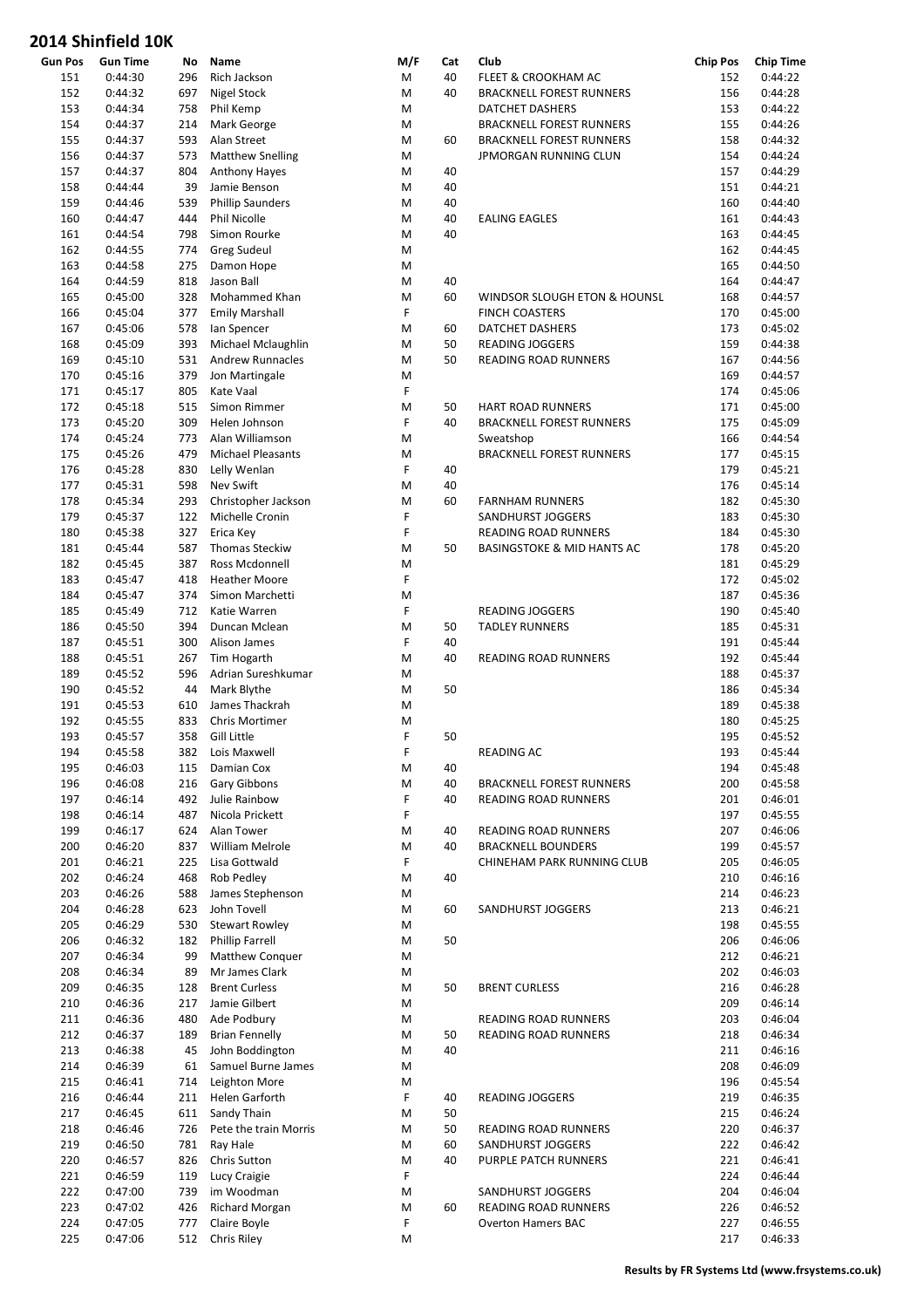| <b>Gun Pos</b> | <b>Gun Time</b> | No           | Name                                      | M/F | Cat | Club                                  | <b>Chip Pos</b> | <b>Chip Time</b> |
|----------------|-----------------|--------------|-------------------------------------------|-----|-----|---------------------------------------|-----------------|------------------|
| 226            | 0:47:13         | 792          | lan McBear                                | M   |     |                                       | 229             | 0:47:00          |
| 227            | 0:47:13         | 104          | Emma Cooke                                | F   |     |                                       | 223             | 0:46:43          |
| 228            | 0:47:13         | 615          | <b>Oliver Thomas</b>                      | M   |     | <b>BASINGSTOKE &amp; MID HANTS AC</b> | 231             | 0:47:05          |
| 229            | 0:47:14         | 472          | <b>Charlotte Phillips</b>                 | M   |     | READING AC                            | 234             | 0:47:08          |
| 230            | 0:47:14         | 338          | Chris Lambourn                            | M   | 40  | SANDHURST JOGGERS                     | 232             | 0:47:07          |
| 231            | 0:47:16         | 121          | Anette Crick                              | F   | 40  |                                       | 230             | 0:47:03          |
| 232            | 0:47:18         | 501          | <b>Michael Reed</b>                       | M   |     |                                       | 228             | 0:46:58          |
| 233            | 0:47:19         | 497          | <b>Richard Raynor</b>                     | M   | 40  |                                       | 225             | 0:46:50          |
| 234            | 0:47:19         | 41           | Andy Best                                 | M   | 40  |                                       | 235             | 0:47:11          |
| 235            | 0:47:29         | 37           | Jamie Beighton                            | M   |     | <b>BRACKNELL FOREST RUNNERS</b>       | 236             | 0:47:14          |
| 236            | 0:47:31         | 840          | Martin Key                                | М   |     |                                       | 233             | 0:47:08          |
| 237            | 0:47:32         | $\mathbf{1}$ | Harvey Aaron                              | M   | 40  |                                       | 241             | 0:47:23          |
| 238            | 0:47:33         | 667          | Sarah Whelan                              | F   | 40  | <b>BRACKNELL FOREST RUNNERS</b>       | 240             | 0:47:18          |
| 239            | 0:47:33         | 589          | Gemma Stobie                              | F   |     | READING ROAD RUNNERS                  | 237             | 0:47:18          |
| 240            | 0:47:44         | 176          |                                           | M   | 60  | DARTFORD HARRIERS A.C.                | 247             | 0:47:41          |
| 241            | 0:47:46         | 520          | <b>Anthony Farmer</b><br>Denise Robertson | F   | 40  | <b>BRACKNELL FOREST RUNNERS</b>       | 246             | 0:47:40          |
| 242            | 0:47:46         | 666          | Brian Whelan                              | M   | 40  |                                       | 239             | 0:47:18          |
|                |                 |              |                                           |     |     | <b>BRACKNELL FOREST RUNNERS</b>       |                 |                  |
| 243            | 0:47:48         | 816          | <b>Tim Cross</b>                          | M   |     |                                       | 244             | 0:47:32          |
| 244            | 0:47:48         | 336          | Peter Lambert                             | M   |     |                                       | 238             | 0:47:18          |
| 245            | 0:47:53         | 706          | <b>Stuart Harrison</b>                    | M   |     | <b>TVT</b>                            | 243             | 0:47:24          |
| 246            | 0:47:53         | 130          | <b>Peter Darkins</b>                      | M   | 50  |                                       | 242             | 0:47:24          |
| 247            | 0:48:07         | 653          | Martyn Warner                             | M   | 40  |                                       | 249             | 0:47:45          |
| 248            | 0:48:15         | 287          | Angie Hunt                                | F   |     |                                       | 251             | 0:47:46          |
| 249            | 0:48:15         | 836          | Maura Farrell                             | F   | 40  | <b>READING JOGGERS</b>                | 258             | 0:48:06          |
| 250            | 0:48:18         | 15           | Andrew Atkinson                           | M   | 60  | READING ROAD RUNNERS                  | 259             | 0:48:06          |
| 251            | 0:48:21         | 567          | Jacqueline Smith                          | F   | 40  | READING ROAD RUNNERS                  | 260             | 0:48:06          |
| 252            | 0:48:22         | 244          | Helen Hart                                | F   | 40  | <b>HART ROAD RUNNERS</b>              | 256             | 0:48:03          |
| 253            | 0:48:22         | 212          | <b>Stuart Gearing</b>                     | M   | 40  |                                       | 263             | 0:48:13          |
| 254            | 0:48:23         | 193          | Mark Fitzgerald                           | M   |     |                                       | 248             | 0:47:42          |
| 255            | 0:48:27         | 499          | Laura Readings                            | F   |     | <b>BRACKNELL FOREST RUNNERS</b>       | 271             | 0:48:21          |
| 256            | 0:48:30         | 542          | Jon Scanlan                               | M   |     |                                       | 255             | 0:48:02          |
| 257            | 0:48:31         | 113          | <b>Ricky Cowley</b>                       | M   |     |                                       | 252             | 0:47:57          |
| 258            | 0:48:31         | 451          | John Noon                                 | M   | 40  | <b>WARGRAVE RUNNERS</b>               | 270             | 0:48:19          |
| 259            | 0:48:31         | 64           | <b>Charles Burton</b>                     | M   |     |                                       | 269             | 0:48:18          |
| 260            | 0:48:33         | 776          | Abigail Farnworth                         | F   |     | READING AC                            | 254             | 0:47:58          |
| 261            | 0:48:33         | 436          | Phil Nash                                 | M   | 40  |                                       | 277             | 0:48:29          |
| 262            | 0:48:34         | 334          | Nelesh Kotecha                            | M   |     | READING ROAD RUNNERS                  | 257             | 0:48:04          |
| 263            | 0:48:35         | 96           | Joanne Cocksey                            | F   |     | READING ROAD RUNNERS                  | 272             | 0:48:21          |
| 264            | 0:48:35         | 562          | Mike Smedley                              | M   | 40  |                                       | 253             | 0:47:58          |
| 265            | 0:48:39         | 473          | Rachel Phillips                           | F   |     | READING AC                            | 279             | 0:48:33          |
| 266            | 0:48:42         | 31           | David Bayle                               | M   | 70  | <b>BRACKNELL FOREST RUNNERS</b>       | 276             | 0:48:29          |
| 267            | 0:48:42         | 581          | Tom Stagles                               | M   | 60  | READING JOGGERS                       | 275             | 0:48:28          |
| 268            | 0:48:44         | 427          | Sarah Morgan                              | F   |     | READING ROAD RUNNERS                  | 273             | 0:48:28          |
| 269            | 0:48:45         | 640          | Adrian Wadham                             | M   | 70  |                                       | 280             | 0:48:34          |
|                |                 |              |                                           |     |     |                                       |                 |                  |
| 270            | 0:48:45         | 370          | Chris Manton                              | М   | 40  | <b>FINCH COASTERS</b>                 | 282             | 0:48:41          |
| 271            | 0:48:47         | 621          | Robert Toms                               | М   | 50  |                                       | 281             | 0:48:35          |
| 272            | 0:48:48         | 310          | Matt Johnson                              | M   |     | SANDHURST JOGGERS                     | 268             | 0:48:17          |
| 273            | 0:48:48         | 231          | Simon Griffiths                           | M   | 40  |                                       | 278             | 0:48:31          |
| 274            | 0:48:49         | 793          | Anthony Tribe                             | М   |     |                                       | 245             | 0:47:38          |
| 275            | 0:48:50         | 592          | <b>Tony Streams</b>                       | М   | 50  | READING ROAD RUNNERS                  | 267             | 0:48:17          |
| 276            | 0:48:53         | 672          | Jim Whitehead                             | М   | 40  |                                       | 266             | 0:48:17          |
| 277            | 0:48:55         | 823          | Zac Minns                                 | М   |     |                                       | 262             | 0:48:11          |
| 278            | 0:48:55         | 420          | Peter Moore                               | М   | 40  |                                       | 250             | 0:47:45          |
| 279            | 0:48:55         | 171          | Keith Esslemont                           | M   | 40  |                                       | 287             | 0:48:46          |
| 280            | 0:48:56         | 136          | <b>Richard Davis</b>                      | М   | 50  |                                       | 264             | 0:48:14          |
| 281            | 0:48:57         | 21           | Paul Bampton                              | М   |     |                                       | 289             | 0:48:51          |
| 282            | 0:49:01         | 124          | Simon Crute                               | М   | 40  | <b>FINCH COASTERS</b>                 | 291             | 0:48:52          |
| 283            | 0:49:02         | 56           | Harry Brown                               | М   |     |                                       | 288             | 0:48:49          |
| 284            | 0:49:03         | 722          | Chris Miller                              | M   | 50  | READING ROAD RUNNERS                  | 293             | 0:48:52          |
| 285            | 0:49:05         | 709          | Garry O'Driscol                           | М   | 50  | READING AC                            | 284             | 0:48:44          |
| 286            | 0:49:07         | 348          | Alison Lenaghan                           | F   |     | <b>COVE JOGGERS</b>                   | 286             | 0:48:45          |
| 287            | 0:49:08         | 403          | James Meston                              | М   | 40  | <b>TRI 21</b>                         | 292             | 0:48:52          |
| 288            | 0:49:09         | 713          | Don Buthcer-Bigley                        | М   | 40  |                                       | 290             | 0:48:51          |
| 289            | 0:49:11         | 50           | Lee Bowman                                | М   |     | ALDERMASTON ATHLETICS CLUB            | 295             | 0:48:56          |
| 290            | 0:49:13         | 26           | <b>Steven Barrett</b>                     | M   |     |                                       | 261             | 0:48:10          |
| 291            | 0:49:14         | 63           | Mark Burrell                              | М   | 50  | SHERFIELD PARK RUNNERS                | 303             | 0:49:08          |
| 292            | 0:49:16         | 761          | Colin Latham                              | M   | 50  | BRACKNELL FOREST RUNNERS              | 300             | 0:49:01          |
| 293            | 0:49:17         | 106          | Gary Cooper                               | М   | 40  |                                       | 299             | 0:49:00          |
| 294            | 0:49:18         | 117          | Jonathan Crabb                            | М   | 40  |                                       | 285             | 0:48:44          |
| 295            | 0:49:20         | 148          | <b>Martin Douglas</b>                     | M   | 40  |                                       | 294             | 0:48:53          |
|                |                 |              |                                           |     |     |                                       |                 |                  |
| 296            | 0:49:22         | 619          | William Thrower                           | М   |     | FARNBOROUGH RUNNING & ATHLETI         | 298             | 0:48:59          |
| 297            | 0:49:23         | 455          | Nick O'connell                            | M   |     | <b>TRI 20</b>                         | 296             | 0:48:58          |
| 298            | 0:49:25         | 626          | Veronica Travesani                        | F   | 40  |                                       | 297             | 0:48:59          |
| 299            | 0:49:25         | 301          | Matt James                                | М   |     |                                       | 302             | 0:49:03          |
| 300            | 0:49:25         | 152          | Rebecca Duffett                           | F   |     | BRACKNELL FOREST RUNNERS              | 311             | 0:49:20          |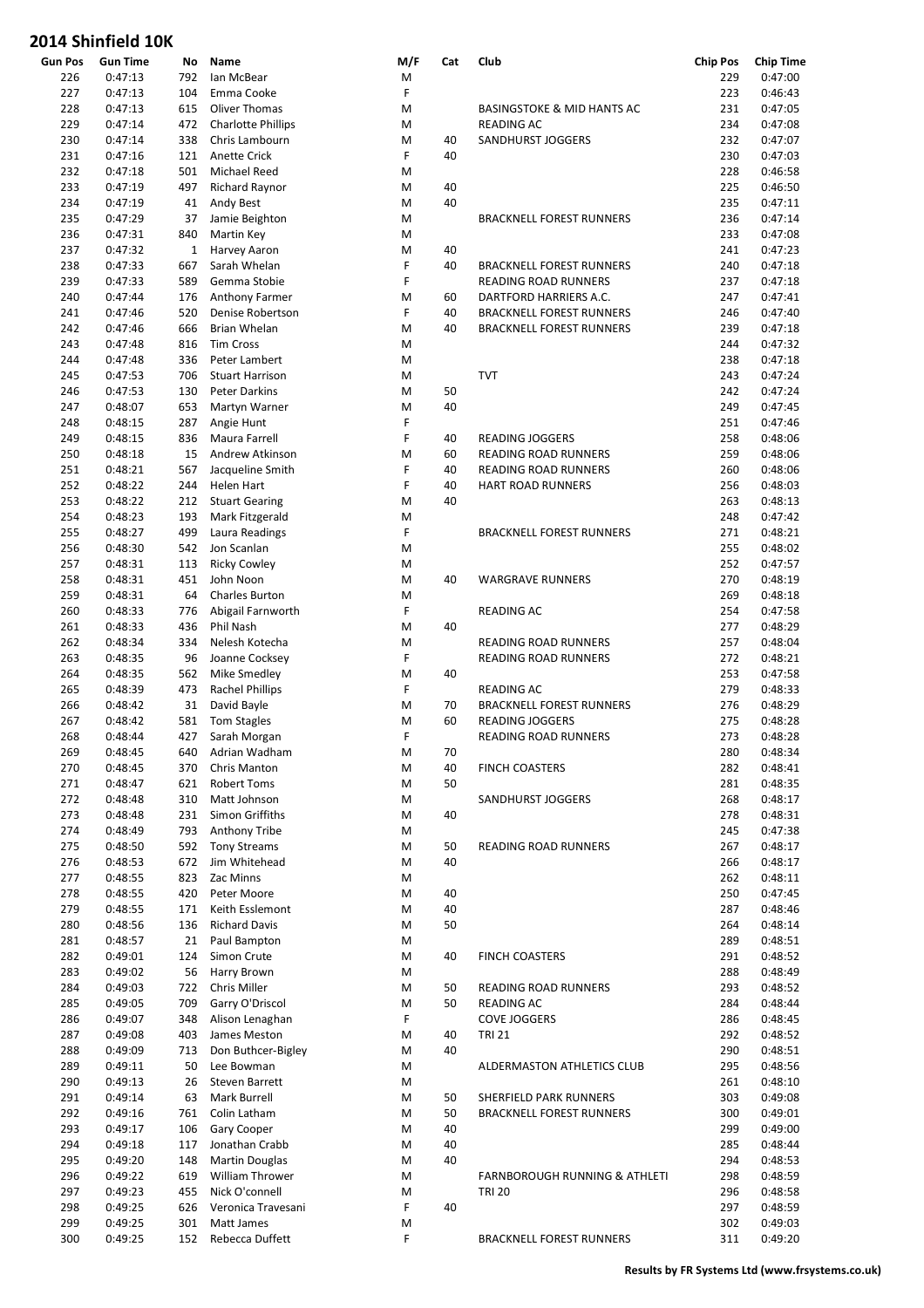| <b>Gun Pos</b> | <b>Gun Time</b> | No  | Name                    | M/F | Cat | Club                                  | <b>Chip Pos</b> | <b>Chip Time</b> |
|----------------|-----------------|-----|-------------------------|-----|-----|---------------------------------------|-----------------|------------------|
| 301            | 0:49:28         | 803 | David Levers            | M   |     |                                       | 283             | 0:48:42          |
| 302            | 0:49:28         | 802 | Suzanne Hooker          | F   |     | Sweatshop                             | 274             | 0:48:28          |
| 303            | 0:49:29         | 107 | Samantha Cooper         | F   |     | <b>BRACKNELL FOREST RUNNERS</b>       | 310             | 0:49:16          |
| 304            | 0:49:31         | 632 | Daniel Turner           | M   |     |                                       | 265             | 0:48:16          |
| 305            | 0:49:36         | 813 | Ravid Kruijzze          | M   | 50  | <b>BASINGSTOKE &amp; MID HANTS AC</b> | 306             | 0:49:14          |
| 306            | 0:49:37         | 447 | Mark Noden              | M   | 40  |                                       | 305             | 0:49:11          |
| 307            | 0:49:46         | 604 | Susan Tansey            | F   | 40  | WINDSOR SLOUGH ETON & HOUNSL          | 315             | 0:49:30          |
| 308            | 0:49:47         | 116 | Lee Coy                 | M   |     | READING ROAD RUNNERS                  | 320             | 0:49:33          |
| 309            | 0:49:47         | 464 | Kate Partridge          | F   |     | <b>BRACKNELL FOREST RUNNERS</b>       | 318             | 0:49:31          |
| 310            | 0:49:47         | 634 | <b>Richard Turner</b>   | M   | 40  |                                       | 314             | 0:49:25          |
| 311            | 0:49:48         | 655 | Lee Weatherley          | M   | 40  |                                       | 301             | 0:49:02          |
|                |                 |     | Spencer Allcock         |     |     |                                       |                 | 0:49:46          |
| 312            | 0:49:50         | 6   |                         | M   |     |                                       | 325             |                  |
| 313            | 0:49:54         | 308 | Christopher Johnson     | M   |     |                                       | 304             | 0:49:11          |
| 314            | 0:49:55         | 484 | David Power             | M   | 50  |                                       | 307             | 0:49:14          |
| 315            | 0:49:57         | 364 | Liz Macartney           | F   | 40  |                                       | 327             | 0:49:49          |
| 316            | 0:49:58         | 54  | Paul Brooks             | M   |     |                                       | 323             | 0:49:38          |
| 317            | 0:50:03         | 270 | Cindy Holland           | F   |     | <b>BRACKNELL FOREST RUNNERS</b>       | 328             | 0:49:50          |
| 318            | 0:50:04         | 201 | David Friend            | M   | 50  |                                       | 312             | 0:49:20          |
| 319            | 0:50:04         | 264 | Karen Hodkin            | F   | 40  | CHINEHAM PARK RUNNING CLUB            | 308             | 0:49:15          |
| 320            | 0:50:05         | 824 | <b>Daniel Minns</b>     | M   |     |                                       | 313             | 0:49:21          |
| 321            | 0:50:06         | 658 | <b>Richard Wellings</b> | M   | 40  |                                       | 319             | 0:49:31          |
| 322            | 0:50:06         | 83  | <b>Ricky Chandler</b>   | M   | 40  |                                       | 330             | 0:49:55          |
| 323            | 0:50:08         | 508 | John Richards           | M   | 40  |                                       | 334             | 0:50:00          |
| 324            | 0:50:09         | 812 | <b>Thomas Campbell</b>  | M   |     |                                       | 316             | 0:49:30          |
| 325            | 0:50:10         | 25  | Joseph Barras           | M   |     |                                       | 317             | 0:49:30          |
|                |                 |     |                         |     |     |                                       |                 |                  |
| 326            | 0:50:12         | 734 | Craig Wadeson           | M   | 40  | <b>BMHAC</b>                          | 329             | 0:49:51          |
| 327            | 0:50:13         | 381 | Peter Mason             | M   | 40  |                                       | 326             | 0:49:47          |
| 328            | 0:50:16         | 94  | Ernie Clift             | M   | 60  |                                       | 335             | 0:50:04          |
| 329            | 0:50:19         | 238 | Ian Harber              | M   | 40  |                                       | 324             | 0:49:42          |
| 330            | 0:50:21         | 123 | Paul Cross              | M   | 40  |                                       | 309             | 0:49:15          |
| 331            | 0:50:23         | 711 | Neil Woodruf            | M   | 40  | <b>READING JOGGERS</b>                | 338             | 0:50:07          |
| 332            | 0:50:25         | 477 | Daniel Pitt             | M   |     |                                       | 321             | 0:49:36          |
| 333            | 0:50:25         | 354 | Nigel Lewis             | M   | 50  |                                       | 322             | 0:49:37          |
| 334            | 0:50:25         | 67  | Aleid Busser            | F   | 60  |                                       | 339             | 0:50:12          |
| 335            | 0:50:26         | 788 | Duncan Reynolds         | M   | 50  |                                       | 337             | 0:50:05          |
| 336            | 0:50:28         | 646 | Emma Wall               | F   |     |                                       | 340             | 0:50:14          |
| 337            | 0:50:29         | 750 | Will Sherwood           | M   | 40  |                                       | 331             | 0:49:56          |
| 338            | 0:50:30         | 11  | Sally Angel             | F   |     |                                       | 336             | 0:50:04          |
| 339            | 0:50:30         | 721 | Jacobus Hennipman       | M   | 50  |                                       | 332             | 0:49:57          |
|                |                 |     |                         |     | 50  |                                       |                 |                  |
| 340            | 0:50:46         | 638 | Chris Vaal              | M   |     | <b>BRACKNELL FOREST RUNNERS</b>       | 354             | 0:50:35          |
| 341            | 0:50:50         | 516 | Simon Riviere           | M   | 40  | <b>READING JOGGERS</b>                | 352             | 0:50:34          |
| 342            | 0:50:51         | 20  | Antonia Bamford         | F   |     | <b>READING KNIGHTS</b>                | 350             | 0:50:32          |
| 343            | 0:50:53         | 454 | Mandy Oakley            | F   | 40  | BERKSHIRE HASH HOUSE HARRIERS         | 348             | 0:50:29          |
| 344            | 0:50:54         |     | 746 Danielle Millbank   | F   |     | READING ROAD RUNNERS                  | 344             | 0:50:21          |
| 345            | 0:50:54         | 483 | Mark Porter             | M   |     |                                       | 345             | 0:50:21          |
| 346            | 0:50:56         | 396 | Lorna Mcleod            | F   | 40  |                                       | 349             | 0:50:29          |
| 347            | 0:50:56         | 687 | Tom Wright              | M   |     | READING ROAD RUNNERS                  | 347             | 0:50:25          |
| 348            | 0:50:57         | 549 | Gary Shaughnessy        | M   | 40  | <b>TADLEY RUNNERS</b>                 | 355             | 0:50:35          |
| 349            | 0:51:00         | 69  | Sammie Buzzard          | F   |     |                                       | 333             | 0:50:00          |
| 350            | 0:51:00         | 654 | David Waterman          | M   | 70  | MAIDENHEAD AC                         | 357             | 0:50:44          |
| 351            | 0:51:01         | 725 | Gemma Lawton            | F   |     |                                       | 343             | 0:50:20          |
| 352            | 0:51:03         | 357 | Phil Linturn            | M   | 60  |                                       | 351             | 0:50:34          |
| 353            | 0:51:07         | 59  | Glenn Burden            | M   |     |                                       | 341             | 0:50:15          |
| 354            | 0:51:10         | 636 | <b>Gerald Ulysses</b>   | M   | 50  |                                       | 359             | 0:50:50          |
| 355            | 0:51:11         | 36  | <b>Eleanor Begbie</b>   | F   | 40  | <b>BRACKNELL FOREST RUNNERS</b>       | 360             | 0:50:52          |
|                |                 |     | Michael Penson          |     |     |                                       |                 |                  |
| 356            | 0:51:12         | 729 |                         | M   | 40  |                                       | 358             | 0:50:47          |
| 357            | 0:51:18         | 797 | Rob Collard             | M   | 40  |                                       | 361             | 0:50:54          |
| 358            | 0:51:23         | 139 | Harriet Daw             | F   |     |                                       | 367             | 0:51:07          |
| 359            | 0:51:29         | 70  | <b>Colin Byers</b>      | M   | 40  |                                       | 373             | 0:51:24          |
| 360            | 0:51:31         | 303 | Pete Jenkins            | M   |     |                                       | 368             | 0:51:11          |
| 361            | 0:51:32         | 413 | Kevin Mitchell          | M   | 40  |                                       | 353             | 0:50:34          |
| 362            | 0:51:33         | 591 | Gabor Strausz           | M   |     |                                       | 342             | 0:50:17          |
| 363            | 0:51:34         | 185 | Joel Fayers             | M   |     |                                       | 365             | 0:51:00          |
| 364            | 0:51:35         | 799 | Chris Morris            | M   |     |                                       | 346             | 0:50:24          |
| 365            | 0:51:38         | 490 | Wendy Pye               | F   | 40  | <b>BRACKNELL FOREST RUNNERS</b>       | 366             | 0:51:05          |
| 366            | 0:51:40         | 522 | Marc Robinson           | M   |     |                                       | 363             | 0:50:55          |
| 367            | 0:51:46         | 649 | Mary Walsh              | F   | 40  | EALING SOUTHALL MIDDLESEX             | 372             | 0:51:22          |
| 368            | 0:51:47         | 385 | Colin Mccarlie          | M   | 50  | READING ROAD RUNNERS                  | 356             | 0:50:37          |
| 369            | 0:51:48         | 7   | Dinal Alshamma          | F   |     | READING ROAD RUNNERS                  | 370             | 0:51:16          |
| 370            | 0:51:49         | 689 | David Yates             | M   | 40  |                                       | 364             | 0:50:57          |
|                |                 |     |                         |     |     |                                       |                 |                  |
| 371            | 0:51:53         | 241 | Steve Harlowe           | M   | 50  | <b>READING JOGGERS</b>                | 375             | 0:51:33          |
| 372            | 0:51:56         | 442 | Cristina Nicholson      | F   |     | <b>BRACKNELL FOREST RUNNERS</b>       | 371             | 0:51:17          |
| 373            | 0:51:56         | 272 | James Holmes            | M   |     |                                       | 362             | 0:50:55          |
| 374            | 0:51:59         | 431 | John Moule              | M   | 50  | <b>BASINGSTOKE &amp; MID HANTS AC</b> | 376             | 0:51:36          |
| 375            | 0:52:00         | 137 | <b>Steve Davis</b>      | М   | 50  | FETCHEVERYONE RUNNIG CLUB             | 377             | 0:51:36          |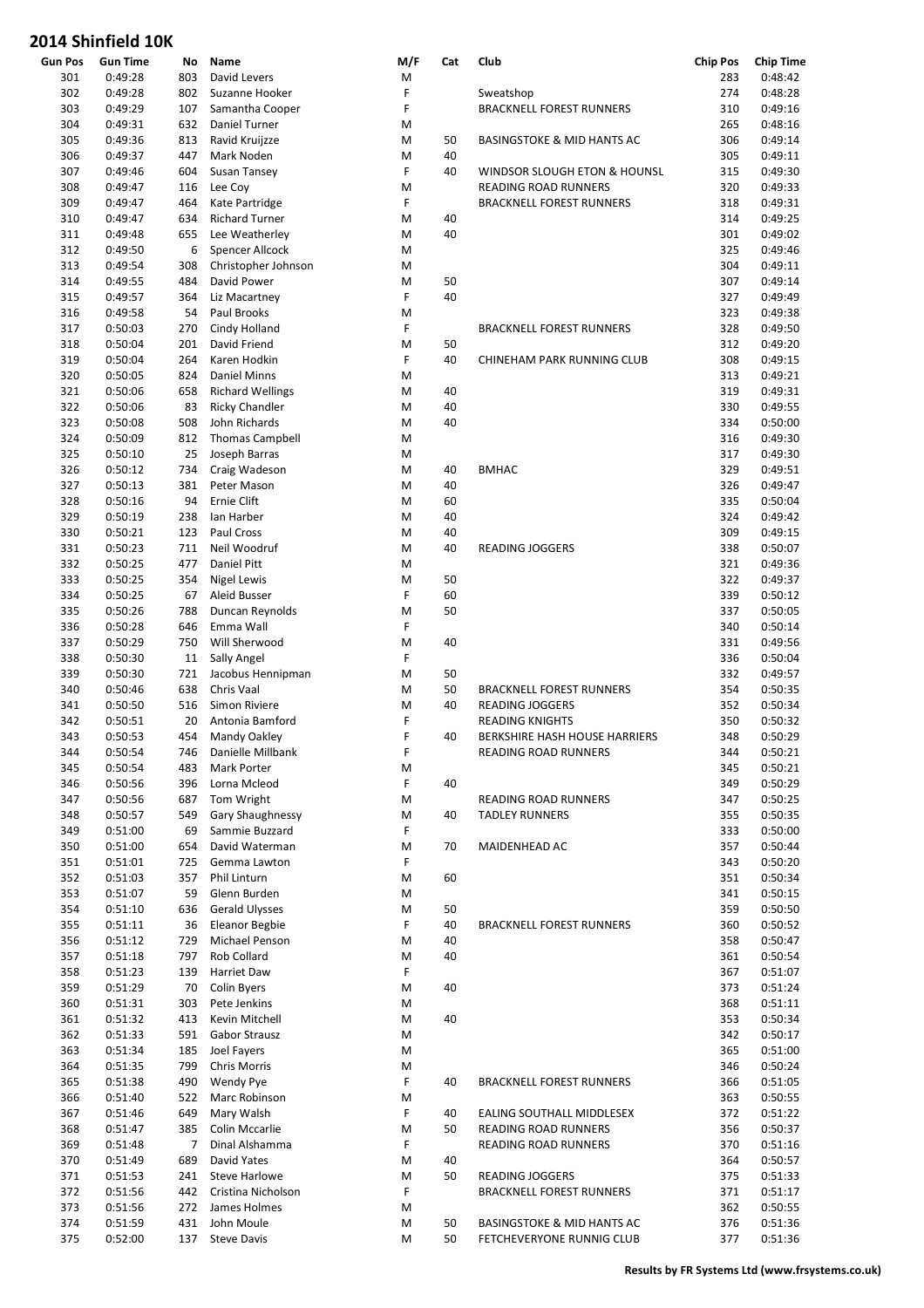| <b>Gun Pos</b> | <b>Gun Time</b>    | No         | Name                                 | M/F    | Cat | Club                                  | <b>Chip Pos</b> | <b>Chip Time</b>   |
|----------------|--------------------|------------|--------------------------------------|--------|-----|---------------------------------------|-----------------|--------------------|
| 376            | 0:52:12            | 514        | Sharon Riley                         | F      | 40  | <b>TADLEY RUNNERS</b>                 | 386             | 0:51:53            |
| 377            | 0:52:13            | 766        | Andrew Sage                          | M      | 40  |                                       | 374             | 0:51:32            |
| 378            | 0:52:13            | 181        | <b>Gary Farrell</b>                  | M      | 40  | <b>BRACKNELL FOREST RUNNERS</b>       | 380             | 0:51:45            |
| 379            | 0:52:17            | 150        | <b>Maureen Dowling</b>               | F      | 50  | <b>BRACKNELL FOREST RUNNERS</b>       | 378             | 0:51:40            |
| 380            | 0:52:18            | 248        | Steve Hayton                         | M      | 40  | <b>FERC</b>                           | 385             | 0:51:51            |
| 381            | 0:52:19            | 207        | Darren Fyfield                       | M      | 40  |                                       | 391             | 0:52:03            |
| 382            | 0:52:19            | 368        | Stephanie Macnab                     | F      |     |                                       | 369             | 0:51:12            |
| 383            | 0:52:21            | 299        | Doug Jacobs                          | M      |     | <b>READING JOGGERS</b>                | 393             | 0:52:05            |
| 384            | 0:52:24            | 775        | Marc Conquer                         | M      |     |                                       | 396             | 0:52:09            |
| 385            | 0:52:26            | 554        | Mark Sherwood                        | M      |     | CHINEHAM PARK RUNNING CLUB            | 394             | 0:52:07            |
| 386            | 0:52:26            | 677        | Colin Wilson                         | M      | 50  |                                       | 400             | 0:52:17            |
| 387            | 0:52:26            | 262        | Mike Hinson                          | M      |     |                                       | 383             | 0:51:50            |
| 388            | 0:52:26            | 603        | Phil Tanner                          | M      | 40  |                                       | 382             | 0:51:49            |
| 389            | 0:52:27            | 80         | Joanne Chamberlain                   | F      |     | CHINEHAM PARK RUNNING CLUB            | 397             | 0:52:09            |
| 390            | 0:52:29            | 23         | Danny Bark                           | M      |     |                                       | 379             | 0:51:44            |
| 391            | 0:52:31            | 247        | Reece Hawley                         | M<br>M |     |                                       | 387             | 0:51:57            |
| 392            | 0:52:32            | 132<br>735 | Adam Davey                           | F      | 40  | <b>BMHAC</b>                          | 389<br>399      | 0:51:59            |
| 393<br>394     | 0:52:39<br>0:52:41 | 14         | Carol Wadeson<br><b>Craig Atkins</b> | M      | 40  | <b>HANDY CROSS RUNNERS</b>            | 401             | 0:52:15<br>0:52:23 |
| 395            | 0:52:47            | 441        | Ben Nicholl                          | M      | 40  | CHINEHAM PARK RUNNING CLUB            | 388             | 0:51:58            |
| 396            | 0:52:48            | 502        | Peter Reilly                         | M      | 50  | READING ROAD RUNNERS                  | 384             | 0:51:50            |
| 397            | 0:52:48            | 400        | <b>Colin Meads</b>                   | M      | 50  | <b>HANDY CROSS RUNNERS</b>            | 390             | 0:52:00            |
| 398            | 0:52:48            | 304        | Rachel Jenkins                       | F      |     |                                       | 403             | 0:52:27            |
| 399            | 0:52:50            | 779        | Sandra Sheppard                      | F      | 50  | READING ROAD RUNNERS                  | 398             | 0:52:15            |
| 400            | 0:52:51            | 234        | Chris Halford                        | M      | 40  |                                       | 410             | 0:52:40            |
| 401            | 0:52:53            | 167        | Peter Emberson                       | M      | 50  |                                       | 392             | 0:52:05            |
| 402            | 0:52:56            | 269        | <b>Brian Holden</b>                  | M      | 50  | <b>COVE JOGGERS</b>                   | 381             | 0:51:48            |
| 403            | 0:53:03            | 359        | Robert Littlejohn                    | M      | 50  | WINDLEVALLEY RUNNERS                  | 405             | 0:52:31            |
| 404            | 0:53:03            | 77         | Paul Caswell                         | M      | 40  |                                       | 395             | 0:52:08            |
| 405            | 0:53:04            | 637        | Kim Ulysses                          | F      | 50  |                                       | 402             | 0:52:26            |
| 406            | 0:53:11            | 606        | Dave Tansley                         | M      |     |                                       | 408             | 0:52:38            |
| 407            | 0:53:12            | 599        | Joanna Swinerd                       | F      | 40  |                                       | 421             | 0:53:01            |
| 408            | 0:53:13            | 74         | Sonia Carimando                      | F      | 40  | HATCH WARREN RUNNERS                  | 409             | 0:52:39            |
| 409            | 0:53:14            | 229        | Peter Green                          | M      | 50  | MAIDENHEAD AC                         | 418             | 0:52:57            |
| 410            | 0:53:14            | 820        | Simon Davy                           | M      | 40  |                                       | 413             | 0:52:49            |
| 411            | 0:53:15            | 412        | Kathryn Mitchell                     | F      | 40  |                                       | 406             | 0:52:32            |
| 412            | 0:53:16            | 507        | <b>Christopher Richards</b>          | M      |     |                                       | 411             | 0:52:44            |
| 413            | 0:53:21            | 600        | Lee Swinerd                          | M      | 40  |                                       | 424             | 0:53:08            |
| 414            | 0:53:22            | 265        | Mike Hogan                           | M      | 40  |                                       | 404             | 0:52:30            |
| 415            | 0:53:27            | 842        | lan Watts                            | M      |     |                                       | 407             | 0:52:38            |
| 416            | 0:53:32            | 511        | Jonathan Ridley                      | M      |     |                                       | 422             | 0:53:06            |
| 417            | 0:53:35            | 565        | Darren Smith                         | M      | 40  |                                       | 419             | 0:52:57            |
| 418            | 0:53:37            | 419        | <b>Holly Moore</b>                   | F      |     |                                       | 415             | 0:52:51            |
| 419            | 0:53:39            |            | 756 Martin Luton                     | M      |     |                                       | 427             | 0:53:11            |
| 420            | 0:53:43            | 645        | Darren Wall                          | M      |     |                                       | 420             | 0:52:59            |
| 421            | 0:53:44            | 162        | David Elliott                        | M      | 40  |                                       | 417             | 0:52:53            |
| 422            | 0:53:44            | 486        | John Preston                         | M      | 50  | <b>READING ROAD RUNNERS</b>           | 416             | 0:52:52            |
| 423            | 0:53:53            | 620        | Alan Timson                          | M      |     |                                       | 423             | 0:53:08            |
| 424            | 0:53:53            | 188        | Amanda Fennell                       | F      | 40  |                                       | 431             | 0:53:32            |
| 425            | 0:53:53            | 314        | Nathaniel Jones                      | M      |     | READING AC                            | 425             | 0:53:10            |
| 426            | 0:53:56            | 789        | Alison Wrigley                       | F      | 50  | READING ROAD RUNNERS                  | 429             | 0:53:21            |
| 427            | 0:53:57            | 839        | Zoe Reading                          | F      |     |                                       | 426             | 0:53:10            |
| 428            | 0:53:57            | 540        | Amy Savage                           | F      |     |                                       | 432             | 0:53:32            |
| 429            | 0:53:58            | 226        | Kelvin Gower                         | M      | 40  | <b>COVE JOGGERS</b>                   | 414             | 0:52:51            |
| 430            | 0:53:59            | 681        | Phillip Wood                         | M      |     |                                       | 412             | 0:52:45            |
| 431<br>432     | 0:54:01<br>0:54:02 | 72<br>693  | <b>Ben Callow</b><br>Colin Henderson | M<br>M | 70  | <b>BASINGSTOKE &amp; MID HANTS AC</b> | 428<br>434      | 0:53:16<br>0:53:39 |
| 433            | 0:54:07            | 526        | Pete Rogers                          | M      | 50  |                                       | 437             | 0:53:41            |
| 434            | 0:54:07            | 525        | <b>Holly Rogers</b>                  | F      |     |                                       | 436             | 0:53:41            |
| 435            | 0:54:08            | 685        | Katharine Wright                     | F      |     |                                       | 430             | 0:53:30            |
| 436            | 0:54:11            | 355        | Scott Lewis                          | M      |     |                                       | 439             | 0:53:49            |
| 437            | 0:54:18            | 291        | Emma Inman                           | F      |     | <b>BRACKNELL FOREST RUNNERS</b>       | 435             | 0:53:40            |
| 438            | 0:54:23            | 715        | Ashley Smiri                         | M      |     | <b>READING JOGGERS</b>                | 441             | 0:53:53            |
| 439            | 0:54:24            | 659        | Rob West                             | M      | 40  |                                       | 445             | 0:54:02            |
| 440            | 0:54:26            | 622        | Kristian Torode                      | M      | 40  |                                       | 447             | 0:54:06            |
| 441            | 0:54:33            | 210        | Elizabeth Ganpatsingh                | F      |     | READING ROAD RUNNERS                  | 442             | 0:53:54            |
| 442            | 0:54:35            | 371        | Anish Marar                          | M      |     |                                       | 438             | 0:53:42            |
| 443            | 0:54:41            | 60         | Erica Burger                         | F      | 50  |                                       | 448             | 0:54:06            |
| 444            | 0:54:41            | 429        | Keith Morphett                       | M      | 60  | <b>BRACKNELL BOUNDERS</b>             | 446             | 0:54:04            |
| 445            | 0:54:42            | 49         | John Bowley                          | M      | 60  | READING ROAD RUNNERS                  | 449             | 0:54:11            |
| 446            | 0:54:56            | 583        | <b>Tracey Staughton</b>              | F      |     |                                       | 457             | 0:54:31            |
| 447            | 0:54:56            | 551        | Angharad Shaw                        | F      |     | READING ROAD RUNNERS                  | 433             | 0:53:38            |
| 448            | 0:54:59            | 168        | David English                        | M      |     |                                       | 444             | 0:54:02            |
| 449            | 0:55:01            | 828        | Louise Menderson                     | F      |     |                                       | 451             | 0:54:15            |
| 450            | 0:55:01            | 102        | <b>Ruth Cook</b>                     | F      |     | <b>FINCH COASTERS</b>                 | 440             | 0:53:53            |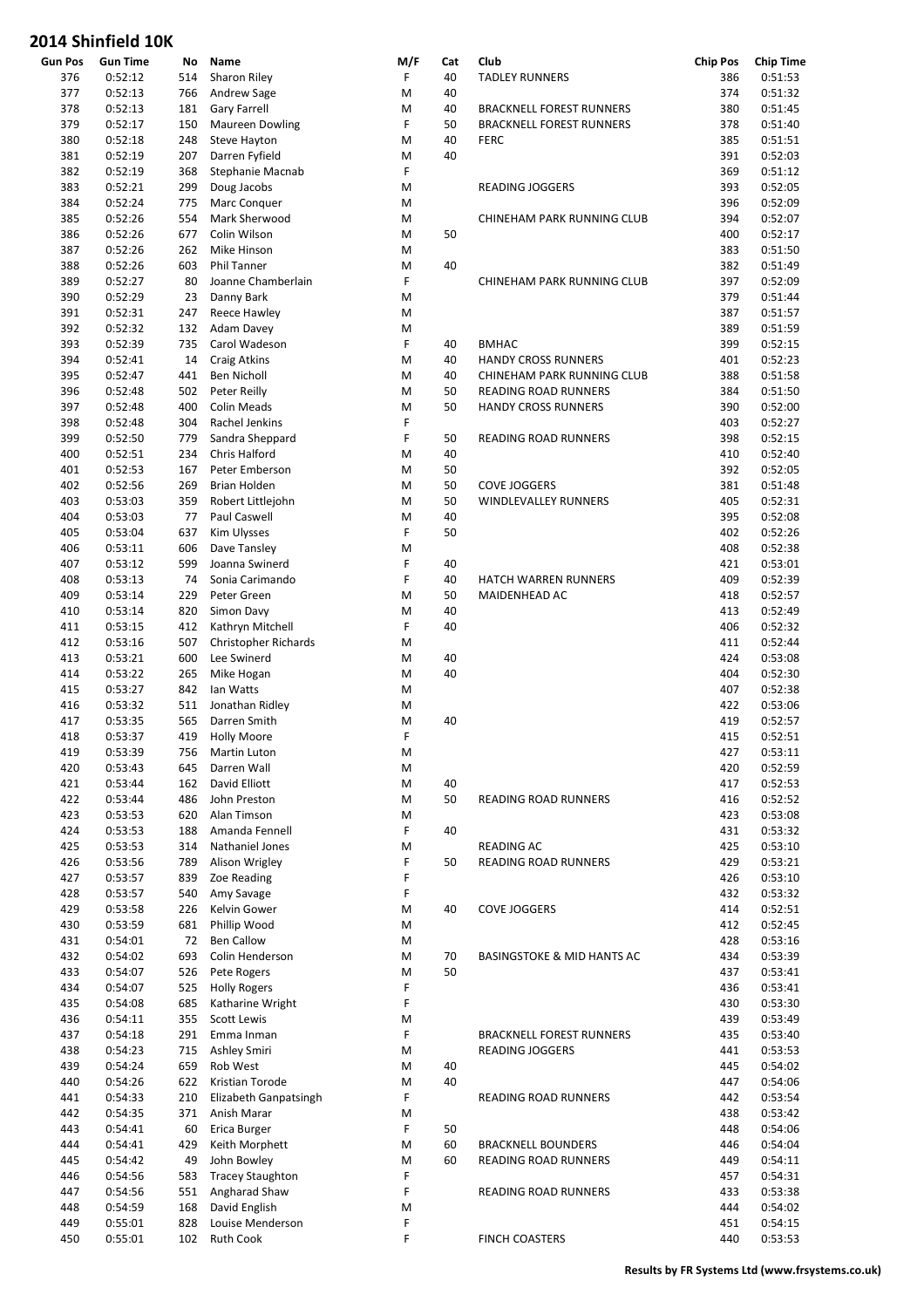| <b>Gun Pos</b> | <b>Gun Time</b> | No  | Name                   | M/F | Cat | Club                            | <b>Chip Pos</b> | <b>Chip Time</b> |
|----------------|-----------------|-----|------------------------|-----|-----|---------------------------------|-----------------|------------------|
| 451            | 0:55:02         | 571 | Sarah Smith            | F   | 40  |                                 | 455             | 0:54:24          |
| 452            | 0:55:02         | 88  | Lisa Clark             | F   |     |                                 | 461             | 0:54:44          |
| 453            | 0:55:02         | 500 | Lindsay Reed           | F   |     | READING ROAD RUNNERS            | 450             | 0:54:14          |
| 454            | 0:55:02         | 292 | Bruce Jackson          | M   | 40  | <b>TADLEY RUNNERS</b>           | 460             | 0:54:41          |
| 455            | 0:55:09         | 373 | Gary Marcham           | M   | 40  |                                 | 464             | 0:54:47          |
| 456            | 0:55:09         | 407 | Tim Miller             | M   | 40  | READING ROAD RUNNERS            | 452             | 0:54:16          |
| 457            | 0:55:10         | 686 | Linda Wright           | F   | 50  | <b>READING ROAD RUNNERS</b>     | 453             | 0:54:18          |
| 458            | 0:55:10         | 550 | Janet Shaughnessy      | F   | 50  | <b>TADLEY RUNNERS</b>           | 454             | 0:54:20          |
| 459            | 0:55:11         | 10  | <b>Steve Anderton</b>  | M   | 40  |                                 | 443             | 0:53:57          |
| 460            | 0:55:21         | 32  | Samantha Bayle         | F   | 40  | <b>READING JOGGERS</b>          | 463             | 0:54:46          |
| 461            | 0:55:28         | 481 | Julian Poore           | M   | 50  |                                 | 467             | 0:54:59          |
|                | 0:55:34         |     |                        |     |     |                                 |                 |                  |
| 462            |                 | 109 | Andrew Cork            | M   |     |                                 | 476             | 0:55:10          |
| 463            | 0:55:36         | 51  | Mark Brady             | M   | 40  |                                 | 469             | 0:55:02          |
| 464            | 0:55:37         | 690 | Julie Yates            | F   | 40  |                                 | 465             | 0:54:48          |
| 465            | 0:55:38         | 529 | lain Rowley            | M   | 60  |                                 | 459             | 0:54:40          |
| 466            | 0:55:39         | 363 | Stuart Lunn            | M   | 40  | <b>READING AC</b>               | 481             | 0:55:20          |
| 467            | 0:55:41         | 376 | Andrea Marnoch         | F   | 50  | READING ROAD RUNNERS            | 470             | 0:55:02          |
| 468            | 0:55:42         | 95  | Natalie Clowser        | F   |     |                                 | 456             | 0:54:30          |
| 469            | 0:55:44         | 151 | James Drisse           | M   |     |                                 | 474             | 0:55:07          |
| 470            | 0:55:45         | 235 | <b>Roger Halliwell</b> | M   | 60  | SANDHURST JOGGERS               | 477             | 0:55:12          |
| 471            | 0:55:50         | 202 | Roo Frith              | F   |     |                                 | 462             | 0:54:46          |
| 472            | 0:55:52         | 297 | Richard Jackson        | M   | 40  |                                 | 458             | 0:54:38          |
| 473            | 0:55:52         | 92  | <b>Terry Clarke</b>    | M   | 50  |                                 | 479             | 0:55:17          |
| 474            | 0:55:53         | 838 | Sally Reading          | F   | 40  |                                 | 472             | 0:55:07          |
| 475            | 0:55:56         | 424 | Leigh Morgan           | M   |     |                                 | 486             | 0:55:29          |
|                |                 |     |                        |     | 60  |                                 | 485             | 0:55:29          |
| 476            | 0:55:57         | 845 | <b>Richard Bury</b>    | M   |     | <b>READING ROAD RUNNERS</b>     |                 |                  |
| 477            | 0:55:59         | 704 | Runner 704             | M   |     |                                 | 483             | 0:55:23          |
| 478            | 0:55:59         | 332 | <b>Miriam Knox</b>     | F   |     |                                 | 475             | 0:55:08          |
| 479            | 0:56:00         | 832 | Jonathan House         | M   | 50  |                                 | 473             | 0:55:07          |
| 480            | 0:56:06         | 547 | Dave Sharp             | M   | 40  |                                 | 468             | 0:55:01          |
| 481            | 0:56:06         | 509 | Caroline Riddall       | F   |     |                                 | 478             | 0:55:16          |
| 482            | 0:56:10         | 491 | Paul Quilter           | M   | 60  |                                 | 489             | 0:55:41          |
| 483            | 0:56:12         | 544 | Jason Scott            | M   |     |                                 | 466             | 0:54:59          |
| 484            | 0:56:13         | 443 | <b>Alison Nicolle</b>  | F   | 40  | <b>EALING EAGLES</b>            | 496             | 0:55:55          |
| 485            | 0:56:15         | 335 | Anilkumar Kurup        | M   |     |                                 | 482             | 0:55:21          |
| 486            | 0:56:19         | 555 | Emma Sibley            | F   | 40  |                                 | 490             | 0:55:42          |
| 487            | 0:56:20         | 284 | Michael Hughes         | M   | 50  |                                 | 495             | 0:55:52          |
| 488            | 0:56:20         | 223 | David Gosling          | M   | 40  |                                 | 488             | 0:55:39          |
| 489            | 0:56:21         | 652 | Lin Ward               | F   | 40  | <b>COVE JOGGERS</b>             | 491             | 0:55:43          |
|                |                 |     |                        | F   |     |                                 |                 |                  |
| 490            | 0:56:21         | 590 | Anna Strausz           |     |     |                                 | 471             | 0:55:06          |
| 491            | 0:56:24         | 405 | Danielle Millar        | F   | 50  | SHERFIELD PARK RUNNERS          | 484             | 0:55:25          |
| 492            | 0:56:30         | 811 | Vlad Dekic             | M   | 40  |                                 | 487             | 0:55:33          |
| 493            | 0:56:31         | 319 | Debbie Keeping         | F   | 40  |                                 | 480             | 0:55:19          |
| 494            | 0:56:39         |     | 642 Joanne Wakeling    | F   |     | <b>BRACKNELL FOREST RUNNERS</b> | 500             | 0:56:02          |
| 495            | 0:56:43         | 703 | Runner 703             | M   |     |                                 | 502             | 0:56:06          |
| 496            | 0:56:45         | 323 | Theresa Kelsey         | F   | 40  |                                 | 506             | 0:56:16          |
| 497            | 0:56:47         | 414 | Lainey Mitchell        | F   | 40  |                                 | 494             | 0:55:48          |
| 498            | 0:56:50         | 504 | Ruari Rhodes           | M   |     |                                 | 493             | 0:55:46          |
| 499            | 0:56:50         | 155 | Shaun East             | M   |     |                                 | 509             | 0:56:22          |
| 500            | 0:56:53         | 138 | <b>Toby Davis</b>      | M   |     |                                 | 503             | 0:56:11          |
| 501            | 0:56:59         | 698 | Les Bennett            | M   | 50  |                                 | 508             | 0:56:20          |
| 502            | 0:57:01         | 305 | Sahan Jinadasa         | M   | 40  |                                 | 492             | 0:55:44          |
| 503            | 0:57:02         | 577 | Rhona Southerton       | F   | 50  |                                 | 498             | 0:55:57          |
| 504            | 0:57:05         | 572 | Nicola Snell           | F   |     |                                 | 520             | 0:56:52          |
| 505            | 0:57:06         | 461 | James Parfree          | M   | 50  | BLACKWATER VALLEY RUNNERS       | 516             | 0:56:43          |
| 506            | 0:57:07         | 730 | Chloe Mattock          | F   |     |                                 | 501             | 0:56:02          |
|                |                 |     |                        |     |     |                                 |                 |                  |
| 507            | 0:57:08         | 253 | Suzanne Henderson      | F   | 50  | READING ROAD RUNNERS            | 499             | 0:55:58          |
| 508            | 0:57:08         | 644 | Natalie Walker         | F   |     |                                 | 497             | 0:55:56          |
| 509            | 0:57:13         | 277 | Gina Hopkins           | F   | 50  | <b>READING JOGGERS</b>          | 504             | 0:56:12          |
| 510            | 0:57:16         | 159 | Chris Eley             | M   | 50  |                                 | 507             | 0:56:17          |
| 511            | 0:57:19         | 346 | James Lemin            | M   | 60  |                                 | 510             | 0:56:25          |
| 512            | 0:57:21         | 683 | Sarah Worthington      | F   |     |                                 | 505             | 0:56:12          |
| 513            | 0:57:23         | 602 | Emma Tanner            | F   |     |                                 | 517             | 0:56:45          |
| 514            | 0:57:25         | 397 | Laura Mcmahon          | F   | 40  |                                 | 511             | 0:56:26          |
| 515            | 0:57:26         | 406 | Sue Miller             | F   | 50  |                                 | 512             | 0:56:32          |
| 516            | 0:57:27         | 306 | Kerstin Johhnson       | F   |     | SANDHURST JOGGERS               | 522             | 0:56:56          |
| 517            | 0:57:30         | 752 | Ben Boatman            | M   |     |                                 | 528             | 0:57:03          |
| 518            | 0:57:30         | 751 | Vicky Boatman          | F   |     |                                 | 529             | 0:57:03          |
| 519            | 0:57:35         | 192 | Chris Fisher           | M   | 50  |                                 | 524             | 0:56:57          |
|                |                 |     |                        | F   | 40  |                                 |                 |                  |
| 520            | 0:57:36         | 330 | Jenny Kitchen          |     |     | <b>READING JOGGERS</b>          | 515             | 0:56:36          |
| 521            | 0:57:37         | 288 | <b>Margaret Husein</b> | F   | 60  | <b>READING JOGGERS</b>          | 514             | 0:56:36          |
| 522            | 0:57:38         | 523 | Tom Robinson           | M   |     |                                 | 521             | 0:56:54          |
| 523            | 0:57:38         | 742 | Rhian Little           | F   | 40  |                                 | 518             | 0:56:46          |
| 524            | 0:57:38         | 240 | Lucy Hargreaves        | F   | 40  |                                 | 523             | 0:56:56          |
| 525            | 0:57:40         | 780 | Caroline Rose          | F   |     |                                 | 535             | 0:57:16          |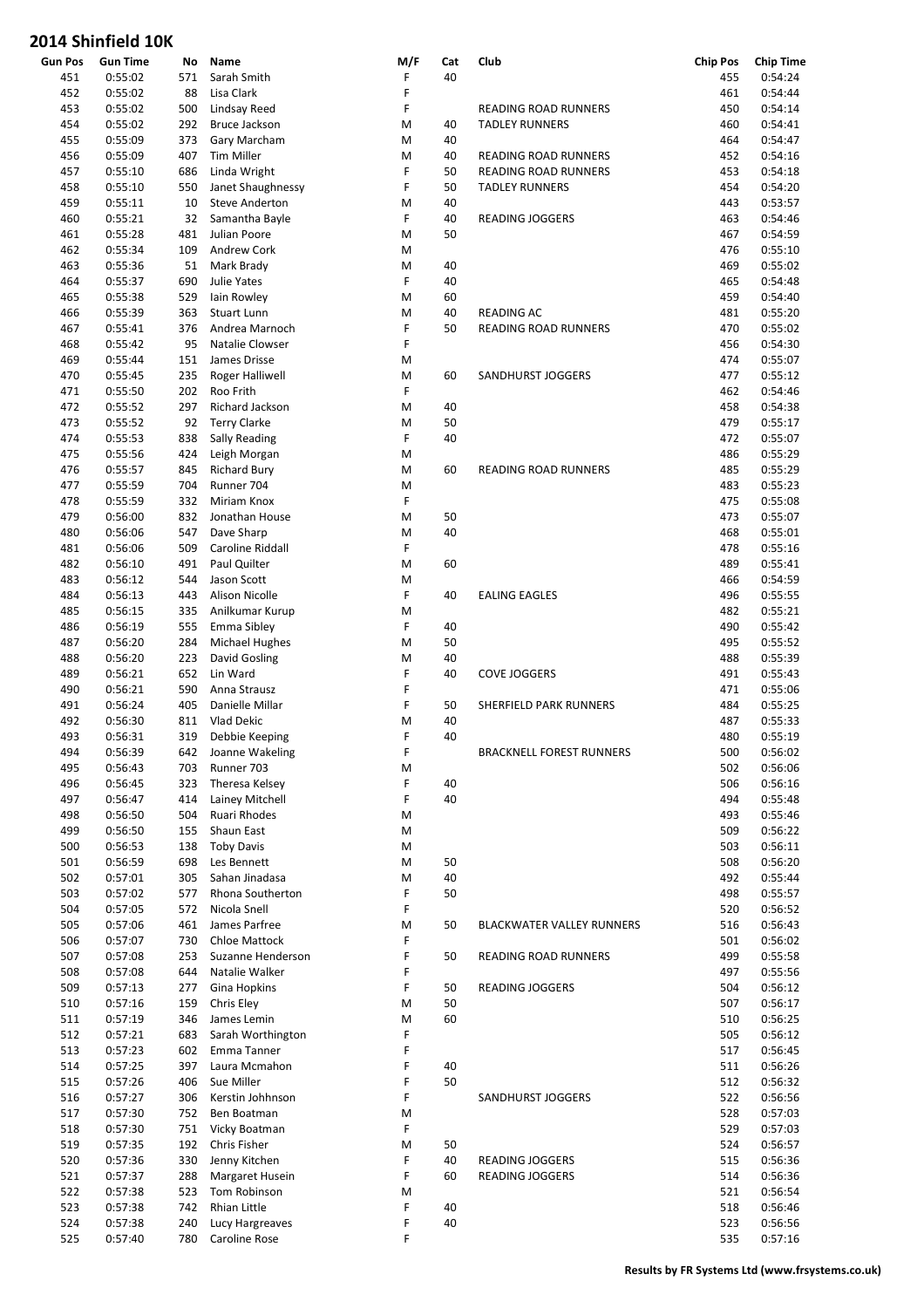| <b>Gun Pos</b> | <b>Gun Time</b> | No             | Name                  | M/F | Cat | Club                                  | <b>Chip Pos</b> | <b>Chip Time</b> |
|----------------|-----------------|----------------|-----------------------|-----|-----|---------------------------------------|-----------------|------------------|
| 526            | 0:57:44         | 242            | David Harris          | M   | 40  |                                       | 527             | 0:57:01          |
| 527            | 0:57:44         | 222            | Lucy Goodey           | F   | 40  |                                       | 519             | 0:56:50          |
| 528            | 0:57:50         | 791            | <b>Bob Trhomas</b>    | M   | 60  | READING ROAD RUNNERS                  | 513             | 0:56:36          |
| 529            | 0:57:52         | 678            | Thomas Wilson         | M   |     |                                       | 530             | 0:57:04          |
| 530            | 0:57:56         | 194            | Jacqueline Fitzjohn   | F   | 50  | READING ROAD RUNNERS                  | 533             | 0:57:13          |
| 531            | 0:57:57         | 350            | David Lenaghan        | M   |     | <b>COVE JOGGERS</b>                   | 539             | 0:57:35          |
| 532            | 0:58:00         | 261            | Nicola Hills          | F   |     |                                       | 537             | 0:57:20          |
| 533            | 0:58:04         | 161            | Paul Elguezabal       | M   | 40  |                                       | 543             | 0:57:43          |
| 534            | 0:58:05         | 700            | Rachel Baldwin        | F   |     | CHINEHAM PARK RUNNING CLUB            | 534             | 0:57:15          |
| 535            | 0:58:06         | 586            | Paula Steckiw         | F   | 60  | <b>BASINGSTOKE &amp; MID HANTS AC</b> | 541             | 0:57:41          |
| 536            | 0:58:07         | 260            | Chanice Hill          | F   |     |                                       | 526             | 0:56:59          |
| 537            |                 | 352            | Alison Lewis          | F   |     |                                       | 546             | 0:57:47          |
|                | 0:58:08         |                |                       |     |     |                                       |                 |                  |
| 538            | 0:58:09         | 433            | <b>Brian Mugford</b>  | M   | 40  |                                       | 525             | 0:56:58          |
| 539            | 0:58:10         | 232            | Karen Grinsted        | F   | 40  | <b>TADLEY RUNNERS</b>                 | 548             | 0:57:51          |
| 540            | 0:58:11         | 517            | Teresa Robbins        | F   | 40  | <b>TADLEY RUNNERS</b>                 | 547             | 0:57:50          |
| 541            | 0:58:13         | 9              | Emma Anderson         | F   |     |                                       | 542             | 0:57:41          |
| 542            | 0:58:14         | 718            | <b>Terry Sargeant</b> | M   | 40  | HATCH WARREN RUNNERS                  | 531             | 0:57:13          |
| 543            | 0:58:14         | 618            | Sarah Thraves         | F   |     |                                       | 532             | 0:57:13          |
| 544            | 0:58:18         | 563            | Catrin Smith          | F   |     |                                       | 540             | 0:57:38          |
| 545            | 0:58:18         | 800            | <b>Fraser Goodey</b>  | M   | 40  |                                       | 538             | 0:57:23          |
| 546            | 0:58:21         | 16             | Liz Atkinson          | F   | 60  | READING ROAD RUNNERS                  | 545             | 0:57:45          |
| 547            | 0:58:25         | 239            | Caroline Hargreaves   | F   |     | READING ROAD RUNNERS                  | 536             | 0:57:19          |
| 548            | 0:58:25         | 285            | Sarah Hughes          | F   |     |                                       | 552             | 0:58:02          |
| 549            | 0:58:26         | 733            | Louise Murphy         | F   |     |                                       | 550             | 0:57:59          |
| 550            | 0:58:28         | 732            | Rosu Bateman          | F   |     |                                       | 551             | 0:58:01          |
| 551            | 0:58:38         | 494            | Natasha Rapley        | F   |     |                                       | 556             | 0:58:15          |
| 552            | 0:58:45         | 166            | Caroline Ely          | F   |     |                                       | 544             | 0:57:44          |
|                |                 |                |                       | F   |     |                                       |                 |                  |
| 553            | 0:58:45         | 564            | Chloe Smith           |     |     | <b>BRACKNELL FOREST RUNNERS</b>       | 553             | 0:58:06          |
| 554            | 0:58:57         | 553            | <b>Guy Shepherd</b>   | M   | 40  |                                       | 554             | 0:58:07          |
| 555            | 0:59:05         | 613            | Janice Thomas         | F   | 60  | READING ROAD RUNNERS                  | 549             | 0:57:56          |
| 556            | 0:59:06         | 410            | Paresh Mistry         | M   |     |                                       | 558             | 0:58:22          |
| 557            | 0:59:07         | 48             | <b>Heather Bowley</b> | F   | 60  | READING ROAD RUNNERS                  | 559             | 0:58:25          |
| 558            | 0:59:08         | 46             | Vanessa Boddington    | F   | 40  |                                       | 561             | 0:58:30          |
| 559            | 0:59:09         | 552            | Lynne Shaw            | F   | 50  |                                       | 565             | 0:58:35          |
| 560            | 0:59:14         | 448            | Roger Noden           | M   | 60  |                                       | 570             | 0:58:47          |
| 561            | 0:59:16         | 13             | Julie Atkin           | F   | 50  | <b>BRACKNELL FOREST RUNNERS</b>       | 566             | 0:58:36          |
| 562            | 0:59:22         | 594            | Kevin Strong          | M   | 40  |                                       | 557             | 0:58:20          |
| 563            | 0:59:23         | 177            | Maureen Farmer        | F   | 60  | DARTFORD HARRIERS A.C.                | 555             | 0:58:13          |
| 564            | 0:59:24         | 343            | Jolanne Le-Faye       | F   | 50  | <b>PURPLE PATCH RUNNERS</b>           | 560             | 0:58:30          |
| 565            | 0:59:24         | 199            | Julia Fox             | F   | 40  |                                       | 564             | 0:58:34          |
| 566            | 0:59:25         | 187            | Lee Fellowes          | F   |     | READING AC                            | 575             | 0:58:59          |
| 567            | 0:59:25         | 814            | Dave Purton           | M   |     |                                       | 563             | 0:58:34          |
| 568            | 0:59:27         | 648            | Rosemar Walles        | F   | 70  |                                       | 574             | 0:58:59          |
|                |                 |                |                       | F   |     |                                       |                 |                  |
| 569            | 0:59:29         | 731            | maria Fowler          |     |     |                                       | 577             | 0:58:59          |
| 570            | 0:59:31         | 738            | <b>Brodie Pearson</b> | M   |     |                                       | 562             | 0:58:30          |
| 571            | 0:59:33         | 246            | Lynda Haskins         | F   | 50  | READING ROAD RUNNERS                  | 567             | 0:58:41          |
| 572            | 0:59:34         | 657            | Frankie Wellings      | F   | 40  |                                       | 576             | 0:58:59          |
| 573            | 0:59:36         | 344            | Nicholas Le-Faye      | M   | 50  | PURPLE PATCH RUNNERS                  | 568             | 0:58:41          |
| 574            | 0:59:37         | 153            | Rita Dykes            | F   | 60  | READING ROAD RUNNERS                  | 571             | 0:58:50          |
| 575            | 0:59:49         | 469            | <b>Claire Peers</b>   | F   | 40  |                                       | 573             | 0:58:55          |
| 576            | 0:59:50         | 349            | Andrew Lenaghan       | M   | 40  |                                       | 569             | 0:58:46          |
| 577            | 0:59:52         | 34             | Darren Beard          | M   | 40  |                                       | 580             | 0:59:09          |
| 578            | 0:59:57         | 476            | Alan Pilgrim          | M   | 40  |                                       | 572             | 0:58:53          |
| 579            | 1:00:00         | 716            | Lianne Wall           | F   |     | <b>BRACKNELL FOREST RUNNERS</b>       | 582             | 0:59:20          |
| 580            | 1:00:01         | 257            | <b>Judy Hicks</b>     | F   | 60  | <b>READING JOGGERS</b>                | 578             | 0:59:00          |
| 581            | 1:00:01         | 806            | Jeff Mitchell         | M   | 40  |                                       | 579             | 0:59:05          |
| 582            | 1:00:05         | 282            | lain Hudson           | M   | 40  |                                       | 593             | 0:59:55          |
| 583            | 1:00:07         | 347            | Maureen Lemin         | F   | 50  |                                       | 581             | 0:59:12          |
| 584            | 1:00:15         | 744            | Kayleigh Brooks       | F   |     |                                       | 585             | 0:59:29          |
| 585            | 1:00:30         | 574            | Nicky Snook           | F   | 40  |                                       | 592             | 0:59:54          |
|                |                 |                |                       | F   |     |                                       |                 |                  |
| 586            | 1:00:32         | 258            | Lucy Higgins          |     |     |                                       | 594             | 0:59:57          |
| 587            | 1:00:33         | 785            | Faye Hickinson        | F   |     |                                       | 589             | 0:59:45          |
| 588            | 1:00:34         | 311            | Stephanie Johnson     | F   |     |                                       | 583             | 0:59:23          |
| 589            | 1:00:38         | 786            | Rachel Tree           | F   | 40  |                                       | 584             | 0:59:25          |
| 590            | 1:00:43         | 710            | Robert Bursell        | M   | 40  | READING ROAD RUNNERS                  | 591             | 0:59:49          |
| 591            | 1:00:45         | 688            | Deborah Wyatt         | F   | 40  | SHERFIELD PARK RUNNERS                | 590             | 0:59:45          |
| 592            | 1:00:48         | 362            | Andrew Logie          | M   | 40  |                                       | 598             | 1:00:10          |
| 593            | 1:00:52         | 65             | Jason Burton          | M   |     |                                       | 586             | 0:59:40          |
| 594            | 1:00:56         | 496            | Deborah Rawlings      | F   | 40  | <b>SHIN SPLINTS</b>                   | 587             | 0:59:42          |
| 595            | 1:00:57         | 558            | <b>Steve Simmons</b>  | M   | 40  | READING ROAD RUNNERS                  | 588             | 0:59:45          |
| 596            | 1:00:58         | $\overline{2}$ | Chris Adams           | M   |     |                                       | 604             | 1:00:18          |
| 597            | 1:01:02         | 696            | Hazel Eastlake        | F   |     |                                       | 614             | 1:01:02          |
| 598            | 1:01:08         | 154            | Matt Dyson            | M   | 40  |                                       | 603             | 1:00:18          |
| 599            | 1:01:09         | 809            | <b>Stewart Milne</b>  | M   |     |                                       | 601             | 1:00:17          |
|                |                 |                |                       |     |     |                                       |                 |                  |
| 600            | 1:01:09         | 747            | <b>Gary Simpson</b>   | M   |     |                                       | 602             | 1:00:18          |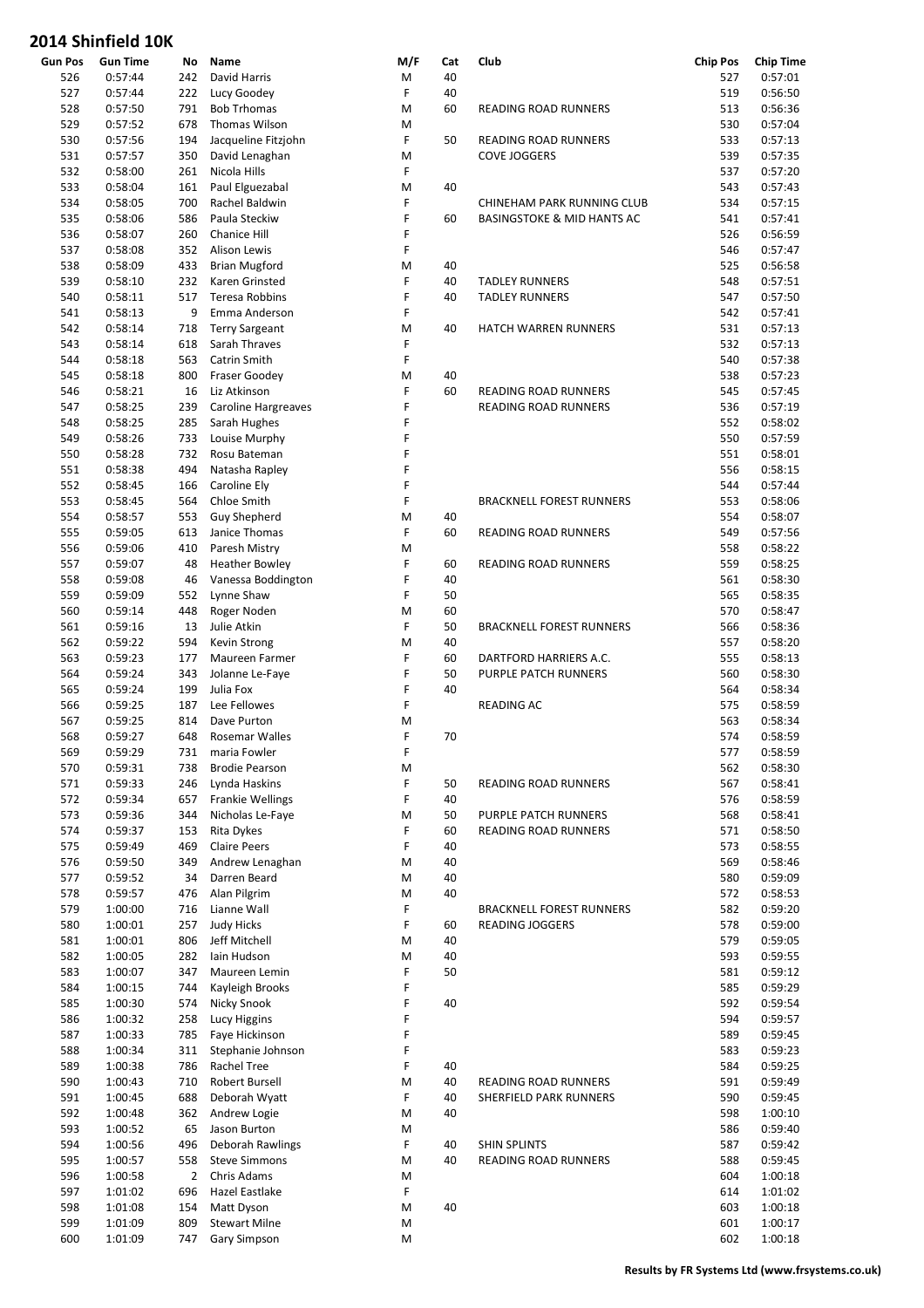| <b>Gun Pos</b> | <b>Gun Time</b> | No  | Name                      | M/F    | Cat | Club                            | <b>Chip Pos</b> | <b>Chip Time</b> |
|----------------|-----------------|-----|---------------------------|--------|-----|---------------------------------|-----------------|------------------|
| 601            | 1:01:12         | 110 | Graham Corker             | M      | 40  |                                 | 599             | 1:00:13          |
| 602            | 1:01:18         | 630 | Clare Turnbull            | F      |     |                                 | 600             | 1:00:15          |
| 603            | 1:01:18         | 627 | <b>Robert Tuck</b>        | M      |     |                                 | 597             | 1:00:07          |
| 604            | 1:01:22         | 276 | Kelly Hope                | F      |     |                                 | 610             | 1:00:45          |
| 605            | 1:01:22         | 822 | Dale Simkiss              | M      | 40  |                                 | 595             | 1:00:05          |
| 606            | 1:01:24         | 843 | <b>Richard Harrington</b> | M      | 50  |                                 | 596             | 1:00:07          |
| 607            | 1:01:25         | 18  | Marie Baguena             | F.     |     |                                 | 605             | 1:00:28          |
| 608            | 1:01:25         | 209 | Ray Galvin                | M      | 40  |                                 | 607             | 1:00:30          |
| 609            | 1:01:26         | 208 | Catherine Galvin          | F      | 40  |                                 | 608             | 1:00:31          |
| 610            | 1:01:30         | 585 | Abi Stead                 | F      |     |                                 | 615             | 1:01:05          |
| 611            | 1:01:39         | 616 | Annie Thompson            | F      | 40  |                                 | 606             | 1:00:29          |
| 612            | 1:01:40         | 200 | Kate Fradley              | F      |     |                                 | 609             | 1:00:35          |
| 613            | 1:01:54         | 415 | Ian Molloy                | M      | 50  |                                 | 611             | 1:00:49          |
| 614            | 1:01:55         | 73  | Julie Canning             | F      | 40  |                                 | 612             | 1:00:53          |
| 615            | 1:02:08         | 463 | Miranda Parker            | F      | 40  |                                 | 613             | 1:00:59          |
| 616            | 1:02:09         | 75  | Laura Carwardine          | F      | 40  |                                 | 618             | 1:01:24          |
| 617            | 1:02:09         | 643 | Carl Waldmann             | M      | 60  |                                 | 617             | 1:01:24          |
| 618            | 1:02:13         | 595 | Marga Stuijvenberg        | F      | 50  |                                 | 619             | 1:01:26          |
|                | 1:02:17         |     |                           |        | 50  |                                 | 633             | 1:01:50          |
| 619            |                 | 510 | David Ridley              | M<br>F |     | MAIDENHEAD AC                   |                 |                  |
| 620            | 1:02:22         | 801 | Cathryn Graham            | F      |     |                                 | 630             | 1:01:45          |
| 621            | 1:02:22         | 198 | Louise Foster             |        |     | <b>BRACKNELL FOREST RUNNERS</b> | 623             | 1:01:39          |
| 622            | 1:02:23         | 356 | Gerald Libby              | M      | 70  |                                 | 625             | 1:01:42          |
| 623            | 1:02:23         | 294 | Georgia Jackson           | F      |     |                                 | 626             | 1:01:42          |
| 624            | 1:02:23         | 527 | Laura Ross                | F      |     |                                 | 628             | 1:01:44          |
| 625            | 1:02:25         | 133 | Naomi Davidson            | F      |     | <b>BRACKNELL FOREST RUNNERS</b> | 629             | 1:01:44          |
| 626            | 1:02:26         | 404 | Joanne Micallef           | F      | 40  |                                 | 616             | 1:01:14          |
| 627            | 1:02:30         | 196 | Jon Fletcher              | M      |     |                                 | 631             | 1:01:45          |
| 628            | 1:02:35         | 674 | Ceri Williams             | M      |     |                                 | 621             | 1:01:33          |
| 629            | 1:02:40         | 465 | Rippon Pawa               | M      |     |                                 | 636             | 1:01:56          |
| 630            | 1:02:40         | 440 | Jon Newman                | M      | 40  |                                 | 624             | 1:01:39          |
| 631            | 1:02:42         | 127 | Jill Cunningham           | F      |     | SHERFIELD PARK RUNNERS          | 627             | 1:01:43          |
| 632            | 1:02:47         | 178 | Craig Farrell             | M      |     |                                 | 620             | 1:01:31          |
| 633            | 1:02:50         | 456 | Eric Oldfield             | M      | 50  |                                 | 622             | 1:01:37          |
| 634            | 1:02:51         | 575 | Tomomi Someya-Carr        | F      | 40  |                                 | 632             | 1:01:49          |
| 635            | 1:02:55         | 597 | Eva Svoboda               | F      | 40  |                                 | 635             | 1:01:55          |
| 636            | 1:03:00         | 266 | Selina Hogarth            | F      | 40  |                                 | 638             | 1:02:07          |
| 637            | 1:03:03         | 105 | Clare Cooper              | F      |     | <b>FINCH COASTERS</b>           | 634             | 1:01:55          |
| 638            | 1:03:05         | 720 | Victoria Brookling        | F      | 40  | WSEH                            | 643             | 1:02:18          |
| 639            | 1:03:07         | 723 | Sharon Clutterbuck        | F      | 40  |                                 | 644             | 1:02:20          |
| 640            | 1:03:08         | 274 | <b>Shirley Holmes</b>     | F      | 40  |                                 | 645             | 1:02:25          |
| 641            | 1:03:09         | 670 | Caroline White            | F      | 70  | READING JOGGERS                 | 649             | 1:02:48          |
| 642            | 1:03:13         | 475 | Alexis Phippen            | F      |     |                                 | 637             | 1:02:07          |
| 643            | 1:03:28         | 825 | <b>Kate Thurling</b>      | F      | 40  |                                 | 646             | 1:02:32          |
| 644            | 1:03:29         | 290 | Kelly Hutchison           | F      |     |                                 | 640             | 1:02:13          |
| 645            | 1:03:29         | 86  | Angie Childs              | F      |     |                                 | 639             | 1:02:13          |
| 646            | 1:03:35         | 676 | Andy Wilson               | M      | 40  | <b>READING ROAD RUNNERS</b>     | 641             | 1:02:17          |
|                |                 |     | Laura Mcneill             | F      |     |                                 |                 |                  |
| 647            | 1:03:35         | 398 |                           |        |     |                                 | 642             | 1:02:17          |
| 648            | 1:03:39         | 125 | Eduardo Cruz              | M      | 50  |                                 | 652             | 1:02:57          |
| 649            | 1:03:43         | 259 | Alice Hill                | F      |     |                                 | 648             | 1:02:35          |
| 650            | 1:03:47         | 243 | Simon Harrison            | M      |     |                                 | 647             | 1:02:33          |
| 651            | 1:03:49         | 762 | Runner 762                | M      |     |                                 | 653             | 1:03:09          |
| 652            | 1:03:57         | 682 | Jayne Woodhouse           | F      | 40  | <b>READING JOGGERS</b>          | 651             | 1:02:56          |
| 653            | 1:04:05         | 108 | Kevin Cordell             | M      | 40  |                                 | 650             | 1:02:53          |
| 654            | 1:04:05         | 409 | Mohan Mistry              | M      | 60  |                                 | 654             | 1:03:20          |
| 655            | 1:04:22         | 219 | Katherine Golding         | F      |     |                                 | 665             | 1:03:56          |
| 656            | 1:04:22         | 157 | Lisa Edwards              | F      |     |                                 | 664             | 1:03:51          |
| 657            | 1:04:25         | 821 | Heidi Strickland-Clarke   | F      | 40  |                                 | 662             | 1:03:51          |
| 658            | 1:04:27         | 576 | Michael Southerton        | M      | 50  |                                 | 655             | 1:03:21          |
| 659            | 1:04:28         | 17  | Eva Baceova               | F      |     |                                 | 657             | 1:03:24          |
| 660            | 1:04:28         | 22  | Russell Bannister         | M      | 40  |                                 | 656             | 1:03:24          |
| 661            | 1:04:44         | 372 | Dominique Marcham         | F      | 40  |                                 | 658             | 1:03:34          |
| 662            | 1:04:48         | 149 | Laura Dowling             | F      |     |                                 | 666             | 1:04:01          |
| 663            | 1:04:48         | 384 | Peta May                  | F      | 40  |                                 | 660             | 1:03:44          |
| 664            | 1:04:53         | 560 | <b>Bharathy Sivaguru</b>  | F      |     |                                 | 659             | 1:03:43          |
| 665            | 1:04:53         | 827 | Jenny Pase                | F      |     |                                 | 668             | 1:04:07          |
| 666            | 1:04:54         | 383 | Graham May                | M      | 40  |                                 | 663             | 1:03:51          |
| 667            | 1:04:55         | 318 | Emma Keeler               | F      | 40  |                                 | 661             | 1:03:48          |
| 668            | 1:05:06         | 605 | <b>Adrian Tansley</b>     | M      | 40  | <b>BRACKNELL FOREST RUNNERS</b> | 672             | 1:04:36          |
| 669            | 1:05:08         | 719 | Dom Devito                | M      | 40  |                                 | 667             | 1:04:06          |
| 670            | 1:05:16         | 784 | Georgina Bigmore          | F      |     |                                 | 669             | 1:04:18          |
| 671            | 1:05:26         | 450 | Wagner Nogueira Neto      | M      |     |                                 | 670             | 1:04:26          |
| 672            | 1:05:29         |     | Lorraine Bailey           | F      |     | READING ROAD RUNNERS            | 680             | 1:05:15          |
|                |                 | 19  |                           |        | 50  |                                 |                 |                  |
| 673            | 1:05:38         | 268 | Julie Holcroft            | F      | 40  |                                 | 671             | 1:04:27          |
| 674            | 1:05:41         | 807 | Tutu Melaku               | F      | 40  |                                 | 679             | 1:05:06          |
| 675            | 1:05:43         | 76  | Carla Cashley             | F      |     |                                 | 676             | 1:04:52          |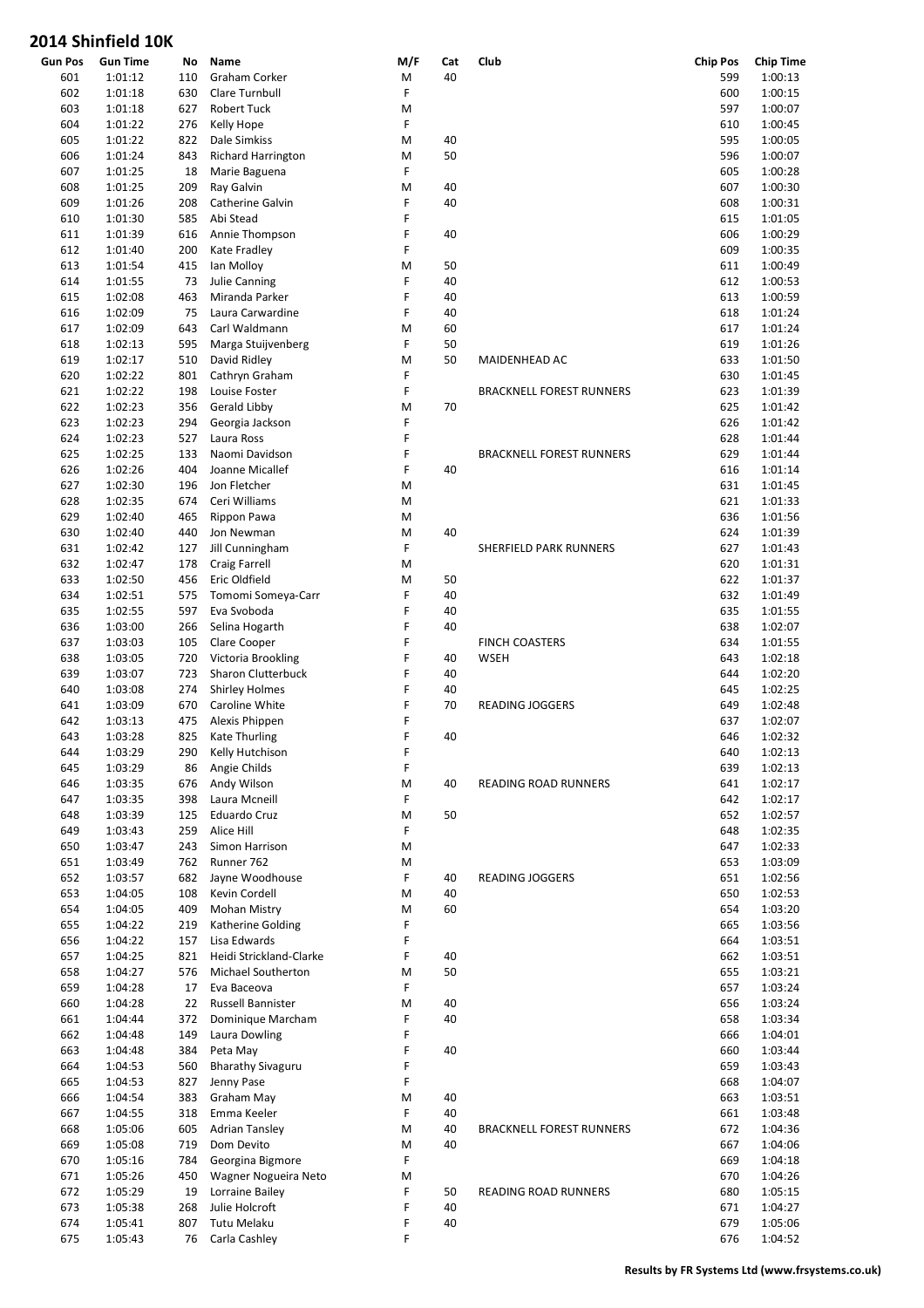| <b>Gun Pos</b> | <b>Gun Time</b> | No  | Name                   | M/F | Cat | Club                            | <b>Chip Pos</b> | <b>Chip Time</b> |
|----------------|-----------------|-----|------------------------|-----|-----|---------------------------------|-----------------|------------------|
| 676            | 1:05:44         | 528 | Sandra Rowe            | F   | 50  |                                 | 673             | 1:04:38          |
| 677            | 1:05:44         | 819 | Kim Sainsbury          | M   | 50  |                                 | 677             | 1:04:53          |
| 678            | 1:05:53         | 422 | Tania Moran            | F   | 40  |                                 | 674             | 1:04:43          |
| 679            | 1:05:57         | 607 | Nikki Terry            | F   |     |                                 | 678             | 1:05:04          |
| 680            | 1:06:01         | 369 | <b>Helen Maisey</b>    | F   |     | <b>BRACKNELL FOREST RUNNERS</b> | 683             | 1:05:20          |
| 681            | 1:06:03         | 614 | <b>Malin Thomas</b>    | F   | 40  | READING ROAD RUNNERS            | 675             | 1:04:49          |
| 682            | 1:06:13         | 808 | Michelle Pierce        | F   |     |                                 | 682             | 1:05:17          |
| 683            | 1:06:19         | 679 | Carl Woffington        | M   | 60  | READING ROAD RUNNERS            | 681             | 1:05:16          |
| 684            | 1:06:25         | 829 | <b>Steve Fayers</b>    | M   | 60  |                                 | 685             | 1:05:29          |
| 685            | 1:06:25         | 831 | James Fayers           | M   |     |                                 | 684             | 1:05:29          |
| 686            | 1:06:33         | 66  | <b>Craig Buss</b>      | M   |     |                                 | 690             | 1:05:38          |
| 687            | 1:06:35         | 437 | <b>Stacey Neenan</b>   | F   |     |                                 | 687             | 1:05:32          |
| 688            | 1:06:36         | 692 | Gemma Zommerfield      | F   |     |                                 | 689             | 1:05:33          |
| 689            | 1:06:45         | 58  | Craig Bunyan           | M   |     |                                 | 686             | 1:05:31          |
| 690            | 1:06:45         | 753 | Emma Bunnion           | F   |     |                                 | 688             | 1:05:32          |
| 691            | 1:07:11         | 191 | Sharon Finn            | F   | 50  |                                 | 692             | 1:06:05          |
| 692            | 1:07:11         | 33  | <b>Helen Beales</b>    | F   | 50  |                                 | 693             | 1:06:05          |
| 693            | 1:07:16         | 337 | Stefanie Lambertz      | F   |     |                                 | 694             | 1:06:18          |
| 694            | 1:07:17         | 145 | Sue Doe                | F   | 50  |                                 | 691             | 1:06:00          |
|                |                 |     |                        | F   |     |                                 |                 |                  |
| 695            | 1:07:17         | 633 | Katie Turner           |     |     |                                 | 699             | 1:06:59          |
| 696            | 1:07:17         | 236 | Vicky Hamblin          | F   |     | CHINEHAM PARK RUNNING CLUB      | 698             | 1:06:58          |
| 697            | 1:07:24         | 449 | Susan Noden            | F   | 60  |                                 | 697             | 1:06:56          |
| 698            | 1:07:35         | 795 | Ray Jones              | M   | 60  | Sweatshop                       | 696             | 1:06:39          |
| 699            | 1:07:43         | 402 | Susan Mearman          | F   |     | <b>BRACKNELL FOREST RUNNERS</b> | 701             | 1:07:02          |
| 700            | 1:07:57         | 129 | Simon Cutmore          | M   | 50  | WINDLE VALLEY RUNNERS           | 695             | 1:06:38          |
| 701            | 1:08:02         | 541 | Nicholette Sayer       | F   | 60  | <b>READING JOGGERS</b>          | 702             | 1:07:02          |
| 702            | 1:08:08         | 87  | Tony Clamp             | M   | 50  |                                 | 700             | 1:07:01          |
| 703            | 1:08:15         | 778 | Jennifer McNeills      | F   |     |                                 | 703             | 1:07:16          |
| 704            | 1:08:21         | 392 | Ann Mckinnon           | F   | 60  | READING ROAD RUNNERS            | 707             | 1:07:45          |
| 705            | 1:08:23         | 534 | Danielle Sankey        | F   |     | <b>BRACKNELL FOREST RUNNERS</b> | 706             | 1:07:42          |
| 706            | 1:08:33         | 518 | Dale Roberts           | M   | 50  |                                 | 704             | 1:07:17          |
| 707            | 1:08:38         | 783 | Peter Neal             | M   | 60  |                                 | 705             | 1:07:31          |
| 708            | 1:08:45         | 498 | Stephanie Read         | F   |     |                                 | 713             | 1:08:21          |
| 709            | 1:08:47         | 218 | Rachel Godliman        | F   |     |                                 | 708             | 1:07:45          |
| 710            | 1:08:50         | 256 | Christa Heydon         | F   |     |                                 | 714             | 1:08:24          |
| 711            | 1:08:50         | 126 | <b>Paul Cummins</b>    | M   | 40  |                                 | 715             | 1:08:24          |
| 712            | 1:08:52         | 651 | Sarah Walters          | F   |     |                                 | 709             | 1:07:50          |
| 713            | 1:09:03         | 548 | Natashya Sharp         | F   | 40  |                                 | 710             | 1:07:56          |
| 714            | 1:09:10         | 316 | Delphine Kargayan      | F   | 40  | READING ROAD RUNNERS            | 711             | 1:07:56          |
| 715            | 1:09:11         | 794 | Sue Jones              | F   | 50  | Sweatshop                       | 712             | 1:08:13          |
| 716            | 1:09:28         | 401 | <b>Philip Meads</b>    | M   | 50  |                                 | 716             | 1:08:42          |
| 717            | 1:09:42         | 841 | Joanna Bates           | F   | 50  |                                 | 717             | 1:09:10          |
| 718            | 1:09:42         | 30  | <b>Trevor Bates</b>    | M   | 50  |                                 | 718             | 1:09:11          |
| 719            | 1:10:32         | 321 | Margaret Kelly         | F   | 50  |                                 | 719             | 1:09:40          |
| 720            | 1:10:51         | 27  | Christine Batchelor    | F   | 40  |                                 | 722             | 1:10:13          |
| 721            | 1:10:55         | 230 | Andrea Gregory         | F   | 40  | <b>BRACKNELL FOREST RUNNERS</b> | 723             | 1:10:15          |
| 722            | 1:11:08         | 513 | Rebecca Riley          | F   |     |                                 | 720             | 1:10:02          |
| 723            | 1:11:12         | 755 | Hamendra Gupta         | M   | 40  |                                 | 721             | 1:10:05          |
|                |                 |     |                        | F.  |     |                                 |                 |                  |
| 724            | 1:11:17         | 559 | Jackie Simpson         |     | 40  |                                 | 724             | 1:10:29          |
| 725            | 1:11:38         | 339 | Greg Lancaster         | M   | 50  |                                 | 725             | 1:10:30          |
| 726            | 1:11:39         | 340 | Karen Lancaster        | F   | 40  |                                 | 726             | 1:10:30          |
| 727            | 1:11:46         | 160 | Deborah Eley           | F   | 40  |                                 | 727             | 1:10:47          |
| 728            | 1:12:29         | 81  | Andrea Chambers        | F   |     |                                 | 729             | 1:11:32          |
| 729            | 1:12:29         | 769 | Gill Fenwicke-clennell | F   |     |                                 | 731             | 1:11:42          |
| 730            | 1:12:32         | 466 | Karen Paxford          | F   | 40  |                                 | 728             | 1:11:20          |
| 731            | 1:12:35         | 84  | Marlene Chapman        | F   | 60  |                                 | 730             | 1:11:37          |
| 732            | 1:13:34         | 52  | Karen Brimacombe       | F   | 40  |                                 | 735             | 1:12:49          |
| 733            | 1:13:34         | 156 | Karen Eaves            | F   | 40  |                                 | 736             | 1:12:49          |
| 734            | 1:13:42         | 215 | Karin Gerber           | F   | 40  |                                 | 732             | 1:12:33          |
| 735            | 1:13:42         | 417 | Filipa Monteiro        | F   |     |                                 | 733             | 1:12:34          |
| 736            | 1:13:51         | 135 | Justine Davies         | F   | 40  |                                 | 737             | 1:12:53          |
| 737            | 1:13:54         | 43  | Nicola Blight          | F   |     |                                 | 734             | 1:12:39          |
| 738            | 1:13:58         | 671 | Myra White             | F   | 60  |                                 | 739             | 1:13:13          |
| 739            | 1:13:59         | 307 | Alice Johnson          | F   |     | READING ROAD RUNNERS            | 738             | 1:13:06          |
| 740            | 1:14:38         | 197 | Susannah Fone          | F   | 40  |                                 | 742             | 1:13:41          |
| 741            | 1:14:39         | 4   | Naomi Aitken           | F   |     |                                 | 741             | 1:13:31          |
| 742            | 1:14:40         | 488 | <b>Heather Prowse</b>  | F   | 40  |                                 | 740             | 1:13:31          |
| 743            | 1:14:48         | 408 | Alice Milsom           | F   |     |                                 | 744             | 1:14:05          |
| 744            | 1:14:48         | 727 | Nial Brimacombe        | M   |     |                                 | 746             | 1:14:06          |
| 745            | 1:14:51         | 728 | Kerry Monaghan         | F   | 40  | CHINEHAM PARK RUNNING CLUB      | 743             | 1:13:42          |
| 746            | 1:14:51         | 699 | Pam Bennett            | F   | 50  |                                 | 747             | 1:14:12          |
|                |                 |     |                        | F   |     |                                 |                 |                  |
| 747            | 1:15:23         | 568 | Linda Smith            |     | 50  |                                 | 745             | 1:14:06          |
| 748            | 1:15:35         | 538 | Aisha Rose Sarr        | F   | 40  | READING ROAD RUNNERS            | 748             | 1:14:26          |
| 749            | 1:15:49         | 771 | Emma Grenside          | F   | 40  | READING ROAD RUNNERS            | 750             | 1:14:57          |
| 750            | 1:15:49         | 360 | Angela Liu             | F   | 40  | READING ROAD RUNNERS            | 749             | 1:14:56          |